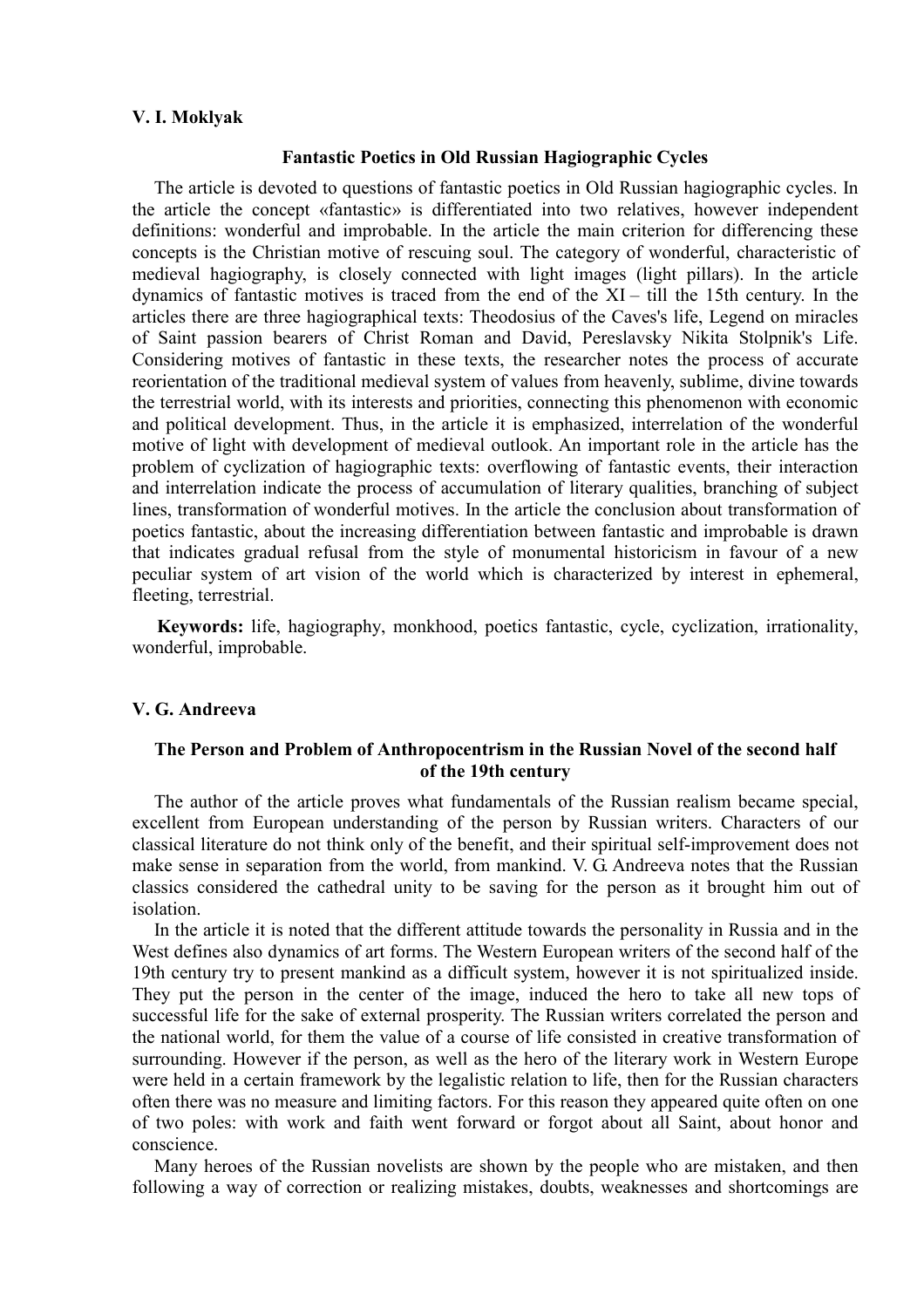inherent in each hero. However our writers do not judge characters, do not sentence, they only form in our perception the image of the ideal person, sometimes even by contradiction.

**Keywords:** realism, novel, Russian literature, Western European literature, person, cathedral unity, art world, cultural egoism.

## **N. N. Ivanov, S. G. Makeeva**

#### **Image-Archetypes of M. Prishvin's Works**

The aim of the work is to identify the role of mythopoetics in the formation of the type of M. Prishvin's artistic thinking. At the same time, the problems of establishing functional aspects of myth reflection in philosophy, aesthetics and poetics, the writer's artistic language were solved.

The most significant results were the following. The influence of myth, mythopoetics on M. Prishvin in the context of the development of Russian fiction of the early XX century, Russian neorealism, its artistic-ontological and aesthetic searches. The diverse embodiment of the myth in the form of motives and archetypes in Prishvin's works is revealed. Preference is given to Slavic mythologism, which, due to the conceptual and terminological ambiguity of its interpretation, is often referred to as pagan mythologism. Creatively interpreted by the writer traditional mythologism made up the originality of the author's mythologism, the so-called neonatologists. This tendency, which is not often raised in scientific literary works, is regarded as a General property of the Russian prose in the late XIX – early XX centuries, but in the individual author's manifestations. Functional aspects of mythopoetics in Prishvin's work are specified and concretized taking into account the Russian literary context. The type of artistic thinking from the point of view of the problem is substantiated. Typological similarities and differences of Prishvin are outlined, the view on the known works of literature is updated. Disclosed in this work, close and fruitful relationship of Prishvin's attitude and creativity with the myth made it possible to see completely different than it was considered to be ideological and aesthetic guidelines of the writer, to understand his main ambition, to answer the eternal questions of existence, of the universe. The analysis of this character seems to have determined the true meaning of a number of works by M. Prishvin.

The work is addressed to philologists, literary critics, specialists in the field of Russian literature, culture and its connoisseurs.

**Keywords:** Russian neo-realism, mythopoetics, M. Prishvin, Slavic paganism and culture, poetics of prose, motif, archetype, symbol.

### **A. V. Ledenev**

# **The effect of phonetic irradiation of a proper name in V. Nabokov's short story «The First Love»**

The article discusses the stylistic characteristics of proper names in literary works by Vladimir Nabokov. In the writer's prose, the acoustic specifics of the text often forestall the appearance of the relevant images. Before being plastically entrenched, a visual image appears in Nabokov's text in the form of a mosaic of gradually closer and closer **«**constellations» of sounds. In short story *The First Love*, the name of the character «Colette» functions as an acoustic lodestone which predetermines the phonetic composition of the text. In the text, the name's syllables serve as the carriers of lyrical associative meanings which are evoked by the close or distant repetitions of sounds and corresponding letters constituting the name. The formation of the acoustic image of the French girl in the text begins much earlier than the description of her appearance, it is suspended in the episodes where she acts and culminates in the final scene where the main character parts with Colette. The specificity of Nabokov's artistic memory corresponds to the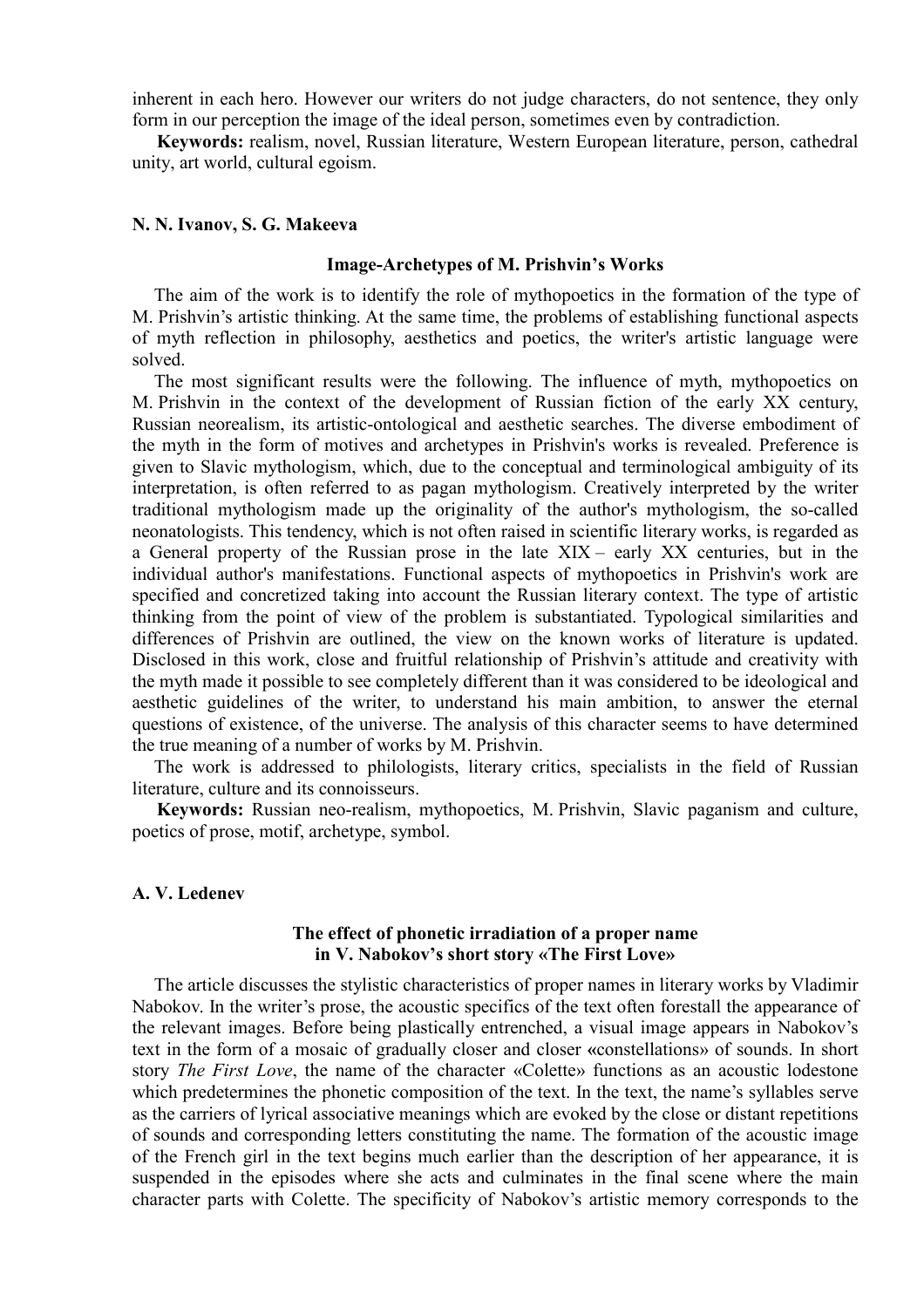priority of hearing over all other sensor reactions. In this respect the writer actually continues the tradition of perceiving poetry as magic brought into life by poets of the Silver Age.

**Key words:** аlphabet, anagram, alliteration, assonance, proper name, composition, style, phonosemantics.

### **E. M. Boldyreva**

# **Differentiation of Factual and Fictional Genres of Autobiographical Literature of the end of the XX – the beginning of the 21st century**

The article is devoted to a solution of the problem on *the ratio of factual and fictional genres* of autobiographical literature, the concept of *autofiction*, discussions about which began in the French literary criticism forty years ago is analyzed in detail and proceeded within more than 30 years. The concept of autofiction is put forward in 1977 by S. Dubrovsky as determination of the genre status of his novel «Fils» («Son»): «the narration which characteristics correspond to characteristics of the autobiography, but which proclaims the identity with the novel, recognizing that it includes real elements in combination with imaginary, fictional, combines signs of autobiographical obligation and pure novelistic strategy». In the article problems which the French researchers of autofiction tried to solve are considered: the ratio of the truth and fiction in autobiographies, identification of paradoxical and contradictory nature of the concept «autobiographical pact», emergence of the term autofiction is proved as extremely natural for the French theory of literature as it terminologically enshrined the existing literary trends. In the article two concepts of autofiction are considered: a stylistic approach of S. Dubrovsky ( autobiography metamorphosis in autofiction as a change of a language type, fictionalization of the process of writing , more precisely, consideration of the autobiography first of all as a language phenomenon, as language adventures, record unconscious, promoting original selfidentification) and a reference approach of V. Kolonn postulating the process of transformation in respect of change of the ratio of text and extratext reality when the contents, memoirs and also equivalence of the author – the story-teller – the character is exposed to a fictionalization. These types of autofiction are considered on the example of various French literature works (M. Proust, P. Loti, P. Modiano, A. Rob-Griye, N. Sarrot, Zh. Pereka and др). Autofiction is positioned as a special genre, more precisely, the mode of writing existing in the field of interference of memoirs and autobiographical and actually novelistic, fictional genre systems.

**Keywords:** genre, autofiction, autobiographical pact, autofictional text, metadiscourse, narrative identity, art, documentary.

### **E. O. Arbatskaya**

#### **Biological Metaphors in the Theory of Media**

The article discusses biological metaphors that are used in the media studies. They describe the harm and benefits of media for «body» of society and individuals. Metaphors, used by R. Dawkins and D. Rushkoff, as well as their followers and co-authors, are analyzed. These metaphors are based on comparison of media messages with genes or viruses. These analogies highlight three main properties of memes and other similar media phenomena: replication, competition, and independence from the will of humans. The last one means that humans in some situations are hosts for memes and other kinds of media viruses rather than conscious users.

Awareness of these features of some kinds of media messages is important for media professionals and consumers. However, there is a danger of overly alarmist interpretation of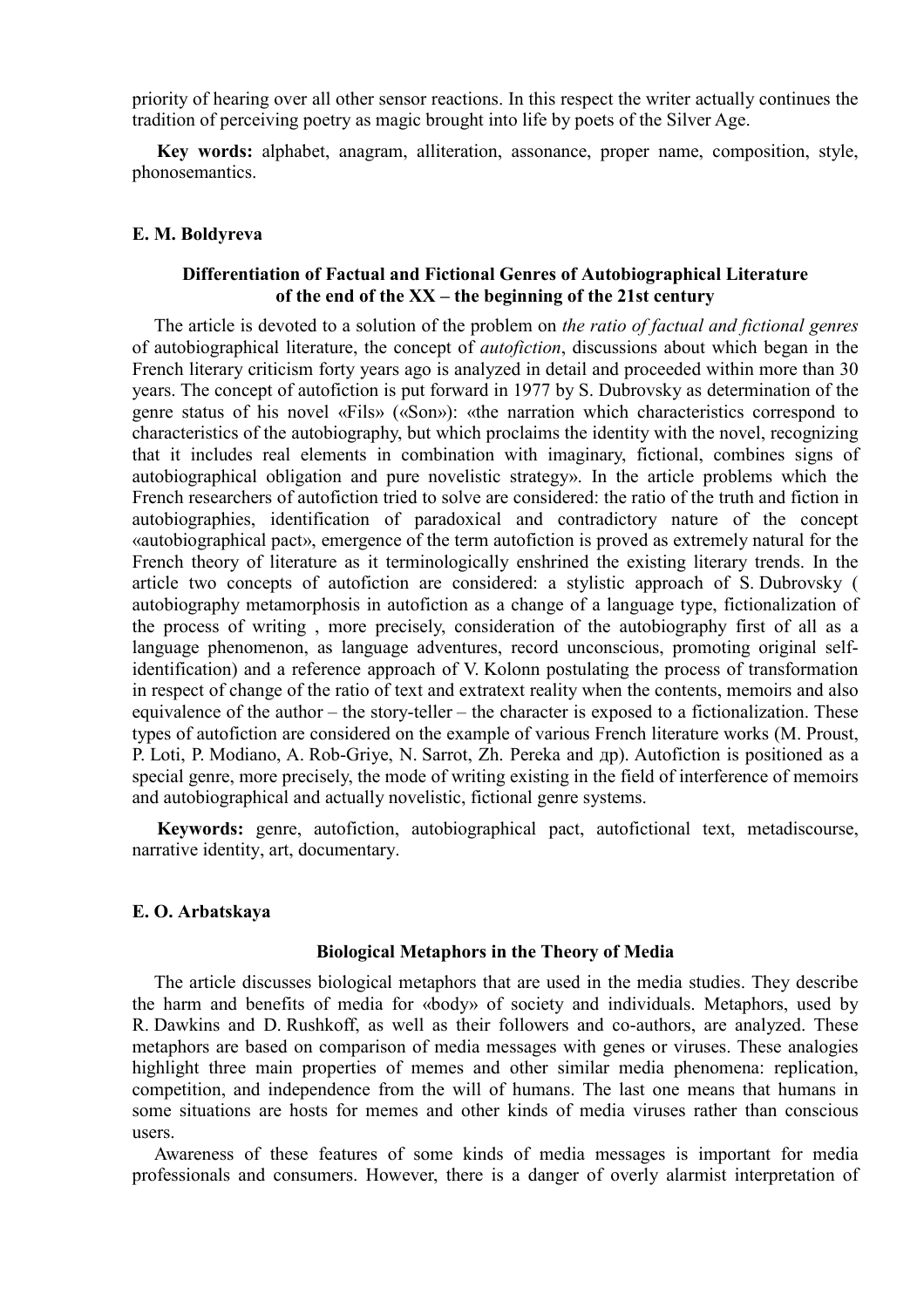metaphors, when the media appear to be some hostile entities, against which a person is powerless, and therefore the consumer of media information must be proactively protected.

The metaphor possesses powerful persuasiveness. It requires special treatment in academic usage as well as in media education. A critical stance on metaphor implies reflection towards «objective truth» which is determined. It seems productive to combine the study of theories that use metaphors with the study of metaphors as a powerful tool of knowledge and persuasion.

**Keywords:** meme, media virus, metaphor, scientific metaphor biological metaphor, social networks, spreading of media messages.

### **E. A. Ermolin**

# **Emotive and Expressional Narrative in Transparent Blogging**

Publicistic discourse in the age of social networks is a form of blogging, which becomes an important universal narrative matrix, aimed at the author's constant presence and radical interactive. The evolution of blogging brings it closer to traditional areas of journalism and literature, blurring the line between them, attracting literary genres and genres of the press and the Internet and synthesizing them into metaindividual, polyauthor narrative. Blogging is committed to transparency. In the practice of a wide range of authors of the Russian-speaking Facebook, sincerity is conceptualized as the norm. This is environment of professional journalists and writers, but there are people there who have come to blogging from a field that is only indirectly related to the tasks of self-expression. Transparent blogging in its ideological origins is associated with the concept of the founder of the radical honesty movement Brad Blanton. In modern blogging, total sincerity, maximum informational openness is combined with a trend towards emotivity and expression. Emotional attitude to the subject, focus on emotional reactions, special sensitivity – a popular language of blogging. Expressionism, which forcing means of expression, as the experience of current literature shows, nowadays can be both the author's method and a symptom of a specific sense of self. This is associated with the desire for persuasiveness, and with the fullness of expression, living life online. Another aspect of emotiveness makes it a post-truth marker: the audience is united by emotions, and logical arguments are separated. The space of the truth in the context of transparent blogging paradoxically becomes the world of emotions and expression, corresponding to the emotional aura of the interlocutor co-author.

**Keywords:** metaindividual, multi-author narrative; transparent blogging; emotivity and expression as resources of persuasiveness, completeness of self-expression and as markers of post-truth.

#### **O. A. Dzhumaiylo**

## **Concept of Intermediality and Its Evolution in Modern Scientific Knowledge**

The paper addresses difficulties in making the universally accepted notion of intermediality, which stem from the evolution of this notion in contemporary research practices. Systematic investigations of intermedial phenomena, which got an umbrella name Intermediality Studies in 1980-1990, are accompanied by two tendencies, which suggest different material, approaches, and contexts for study: on the one hand, intermediality in arts is approached through Interararts Studies, and on the other, – intermediality in media is viewed through optics of Media Studies. At the moment we are witnessing these tendencies as complementary, which can be the effect of the following: breaking up of aesthetic hierarchies; widening of the media audience; new forms of production, distribution, and consumption of cultural objects, which are associated with the convergence culture and digital era; appearance of the so called mediascape, which stimulates hybridization, multimodality, remediation, etc.; growing spreadability of contemporary media;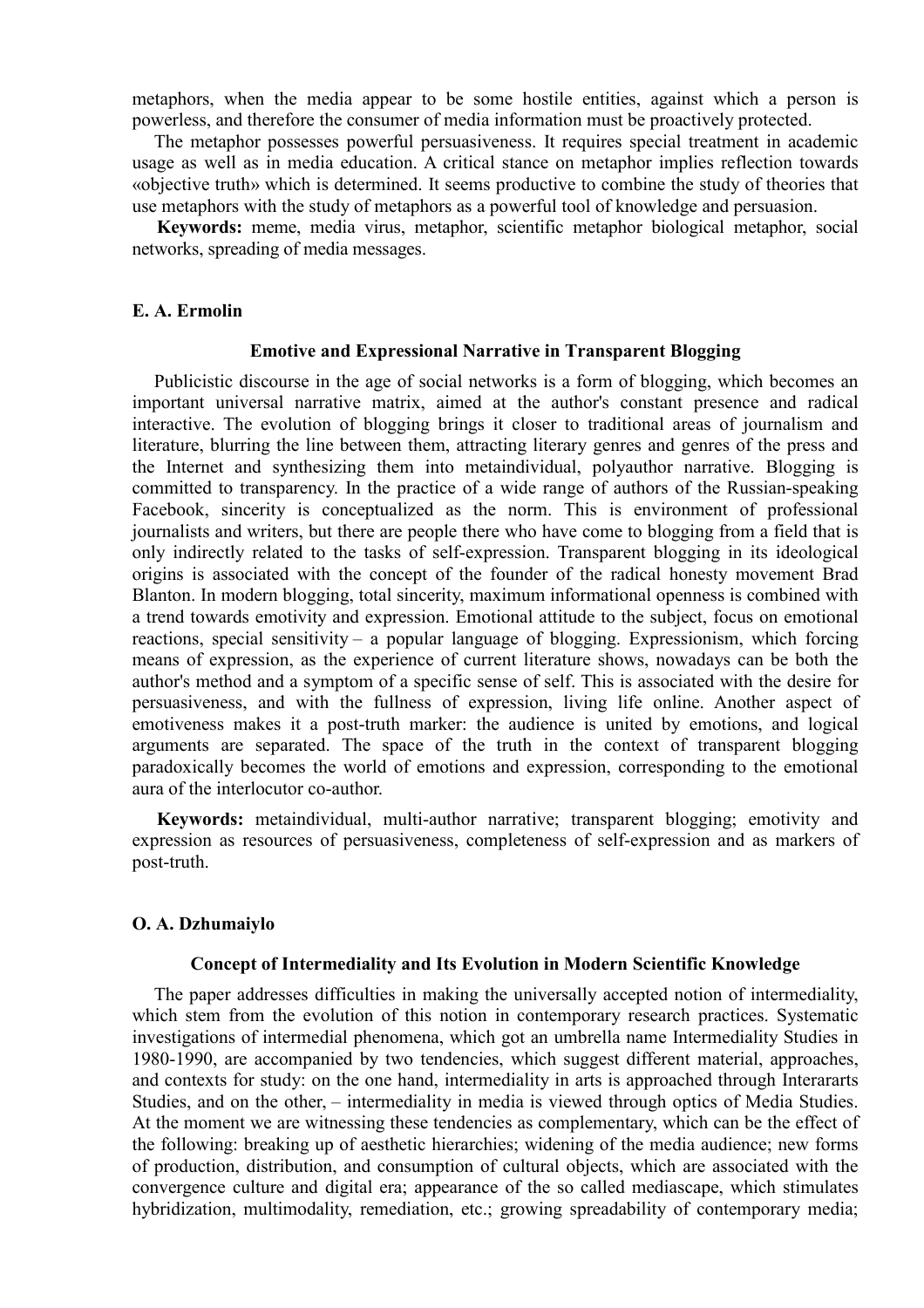problematization (and reflexivity about) traditional media and conventions of their use in the process of mediacommunication. The notion of intermediality can be used in relation to objects, which are involved into active interaction, but which are not the product of media merge. Apart from that, at present there are both traditional medias and various quasi forms of media interaction. The paper also underlies the terminological difference, offered by J. Herkman, between convergence and intermediality in terms of meaning, pragmatics, institutional and research areas. Besides, the conclusive remark states interdisciplinary and historically grounded premises as starting points for contemporary intermediality research.

**Keywords:** evolution of intermediality concept, mediascape, convergence, convergence culture, remediation, Intermediality Studies.

## **L. E. Malygina**

# **«Virtual Interlocutors»: Prospects of TV–Promodiscourse Development**

In the article various directions to use virtual interlocutors (chatbots) and automatic generation of intelligent texts in television promodiscourse are considered, situations are analyzed where the use of chatbots is effective, tasks are revealed, which virtual interlocutors are not able to solve; ways of training chatbots are described and also a process of making the identity of the virtual interlocutor, including design of emotions, assignment of human motivations, beliefs and feelings in a bot. The similar anthropomorphism at making of the virtual interlocutor does not mean reconstruction of all nuances of the human person by the developer, and assumes design only of those lines which are necessary for effective interaction of the user and the robot. The experts developing design of the identity of the virtual interlocutor cooperate with professional screenwriters, playwrights, philologists, psychologists, poets and writers capable to build as much as possible dialogues of the person and the computer and also to create effective scenarios of communication.

The author analyzes risks and possibilities of the use of virtual interlocutors and artificial intelligence in education (on the example of training of television journalists), in mass media and in business.

To achieve the goal the author applies methods of the deductive and inductive logical analysis, a descriptive method, a method of stylistic analysis, a method of comparative analysis, a method of polling informants and a method of deep interviews.

The research is of a cross-disciplinary character as, analyzing the use of automatic generation of intelligent texts and virtual interlocutors in television promodiscourse, the author touches upon current problems of media psychology, psychology of perception, communicative stylistics and media stylistics. A cross-disciplinary approach helps to resolve difficult questions of interaction of mental processes and their language correlates in television journalists' activity. The theoretical conclusions, drawn during the research of the problem of use of virtual interlocutors and automatic generation of intelligent texts in television promodiscourse, can find broad application in courses of teaching such disciplines as media linguistics, the standard of speech, television language, humanitarian researches of artificial intelligence, etc. The results of the research presented by the author will be also useful to practicing television journalists.

**Keywords:** automatic generation of intelligent texts, virtual interlocutors, artificial intelligence, chatbots, television promodiscourse, addresser, addressee.

# **T. V. Yurieva, A. L. Tikhomirova**

### **The Russian Media as a Platform for Resolving of Town-Planning Conflicts**

The article is devoted to presenting of a subject of cultural heritage preservation, relevant for today in the Russian mass media. In modern reality questions on protection of monuments are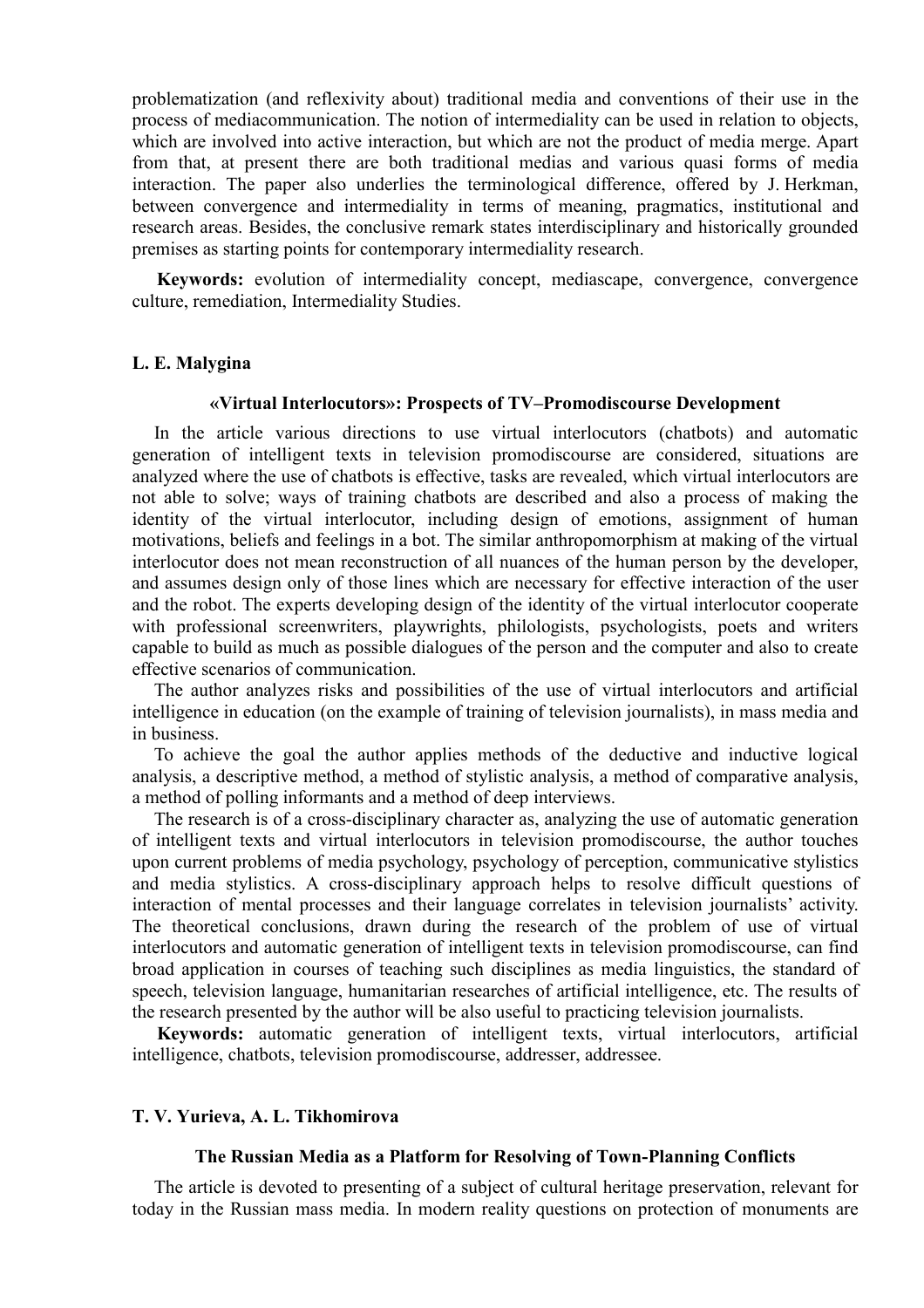urgent, the town-planning conflicts appear and erupt because of excessive building of noteworthy places by multi-storeyed buildings and destruction of monuments of cultural heritage. Authors of the article consider that various mass media can be a good platform to resolve these conflicts, and consider already available experience of interaction of civil society and media on this subject. Town protecting initiatives of such editions as the websites «Rus2web», «globalsib», «OTR» (Tomsk), «Khraniteli Naslediya (Keepers of Heritage)», «Novaya Samara (New Samara)», the online magazine «Drugoy Gorod» (Samara), the information 76.RU portal (Yaroslavl) are analysed. Activist-town protectors of a number of Russian cities together with media work on solution of local problems on maintaining historical and cultural appearance of territories, carry out actions in their protection, write about illegal building, invite volunteers to community workdays on repair and restoration of buildings, report on the done work. The authors note that the greatest effect in this sphere is reached by civil journalism. Active citizens on social networks create communities their subject is directed to protect cultural monuments, blogs on social networks or in «LiveJournal» are used as a way of promoting the problem. It becomes more productive, than official media, way of protection of sights. In civil journalism the objective professional view meets, assuming reflections concerning the problem subject-matter. The authors come to the conclusion, that it is especially indicative in regions as in the province it can become the most effective tool for improving various aspects of people's life.

**Keywords:** mass media, civil journalism, protection of monuments, town-planning conflicts.

# **M. V. Petrova**

#### **Popular Scientific Journalism: Traditions and Modern Realities**

The article identifies and analyzes the traditions of the formation of popular science journalism. The origin of the methods of presenting scientific information comes to light from the beginnings of journalism in Russia, from the tradition of the formation of industry and academic publications.

An important point of reference is the introduction by each period in the history of national journalism of its priorities, which were summarized and successfully implemented in the traditions of scientific knowledge popularization in the Soviet period journalism.

Popular science journalism in the Soviet period experienced its heyday, reaching maximum success with the audience both in the field of periodicals and in the field of television and documentary works. It was at this stage that the main criteria for professional requirements for the submission of popular science information were formed.

Modern realities demonstrate a crisis, as a result of which the mass audience lost interest in scientific information and does not fully realize communication with bright scientists who are able to provide scientific information vividly and easily. State support is needed to promote scientific knowledge in the modern information space.

Within individual information channels, one can note the desire to attract the attention of young audience to science with the help of new forms of presentation. Scientific stand-up is one of the new forms for Russian television to attract the attention of the audience to scientific information.

Against the background of the actualization of new ways of presenting scientific information in modern media, television channels are becoming a platform for spreading pseudoscientific knowledge. The low educational status of the audience, the variety of methods of manipulating the consciousness of the audience are the reasons for the successful promotion of pseudoscientific projects.

**Keywords:** popular science journalism, documentary films, scientific stand-up, pseudoscientific knowledge.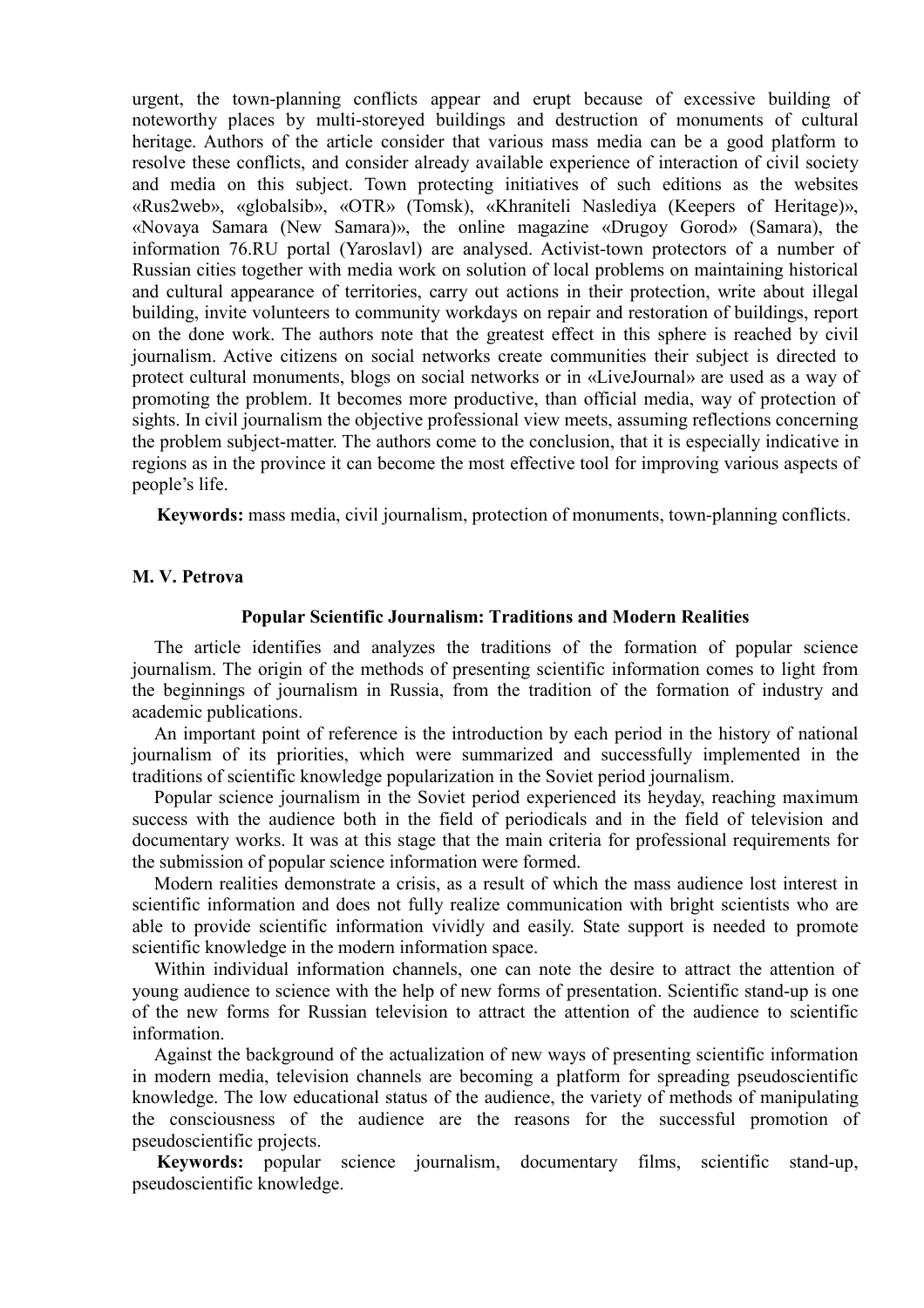# **V. A. Belov**

### **Ways of Naive Interpretation of the Lexical Meaning of Nouns**

The paper is devoted to the naive interpretation of the lexical meaning. Based on semantic features here are proposed 6 methods of naive interpretation. The research is based on the psycholinguistic experiment data. 166 subjects took part in the experiment: they were given 20 words in which they could define stimuli. Also Russian National Corpus data are used for the functional analysis of stimuli and their interpretation. The research is held by materials of different lexical-grammatical categories nouns. The research shows that there are 6 methods of naive interpretation: synonymic, descriptive-hyperonymic, descriptive, logical (component), semantic and associative methods. The most frequent (according to the experiment) is a synonymic method which is divided into 4 subtypes; it is represented in 30 % of all cases. It is argued the choice of the method of interpretation depends on the type of stimulus: lexicalgrammatical characteristics of stimulus and its synonymic relations influence the choice of interpretation. The logical (component) method is used often for concrete and material nouns; synonymic method is used often for abstract and collective nouns. It is significant that the logical (component) method is not used for abstract and collective nouns. The choice of the method is determined by the status of the stimulus in its synonymic group. The synonymic method (headword subtype) is the most frequent for subdominant synonyms (non-headwords); synonymic (hyperonymic subtype) and descriptive methods are the most frequent for headwords. The practical value of the research is that it can help to make an anthropocentric type dictionary. This type of dictionary is focused on the methods of naive interpretation.

**Keyword:** lexical semantics, lexicology, lexicography, method of naive interpretation, synonymy, anthropocentric type dictionary, lexical-grammatical categories of nouns.

# **I. A. Tsybova**

# **About the Ratio of Form, Value and Functions of Word-Formation Affixes**

The article is an attempt to show the correlation between a form, meaning and functions of derivational affixes. The form as a material essence is opposed to the meaning and functions. Derivational meanings (mutational, transpositional, modificational) are not homogeneous, because the word-formation, according to academician V. V. Vinogradov, occupies an intermediate place between grammar and vocabulary. Transpositional meanings by their regularity and generalization approach grammatical meanings while mutational meanings are more close to lexical meanings. Derivational affixes fulfill a cognitive function when they join the concept of the underlying word together with the concept of the affix in order to create a new concept of the derivative word. Derivational affixes function in syntactical, lexical and lexicosyntactical derivation. Suffixes expressing emotions or estimation of addresser fulfill a pragmatic function. Affixes can not fulfill a communicative function. In the article the questions of variation, synonymy and syncretism are considered from the cognitive point of view. According to E. S. Kubryakova, synonyms occupy different places in the same mental space corresponding with different ways of reality representation. From the cognitive point of view, variants occupy adjacent places in the same mental space and represent the reality by adjacent ways. As the syncretism means coincidence of signifyings in different signifieds, mental space of syncretical forms is not homogeneous.

**Keywords:** derivational affixes, form, meaning, functions, cognitive point of view, variation, synonymy, syncretism, syntactical, lexical, lexico-syntactical derivation, pragmatic function, mental space.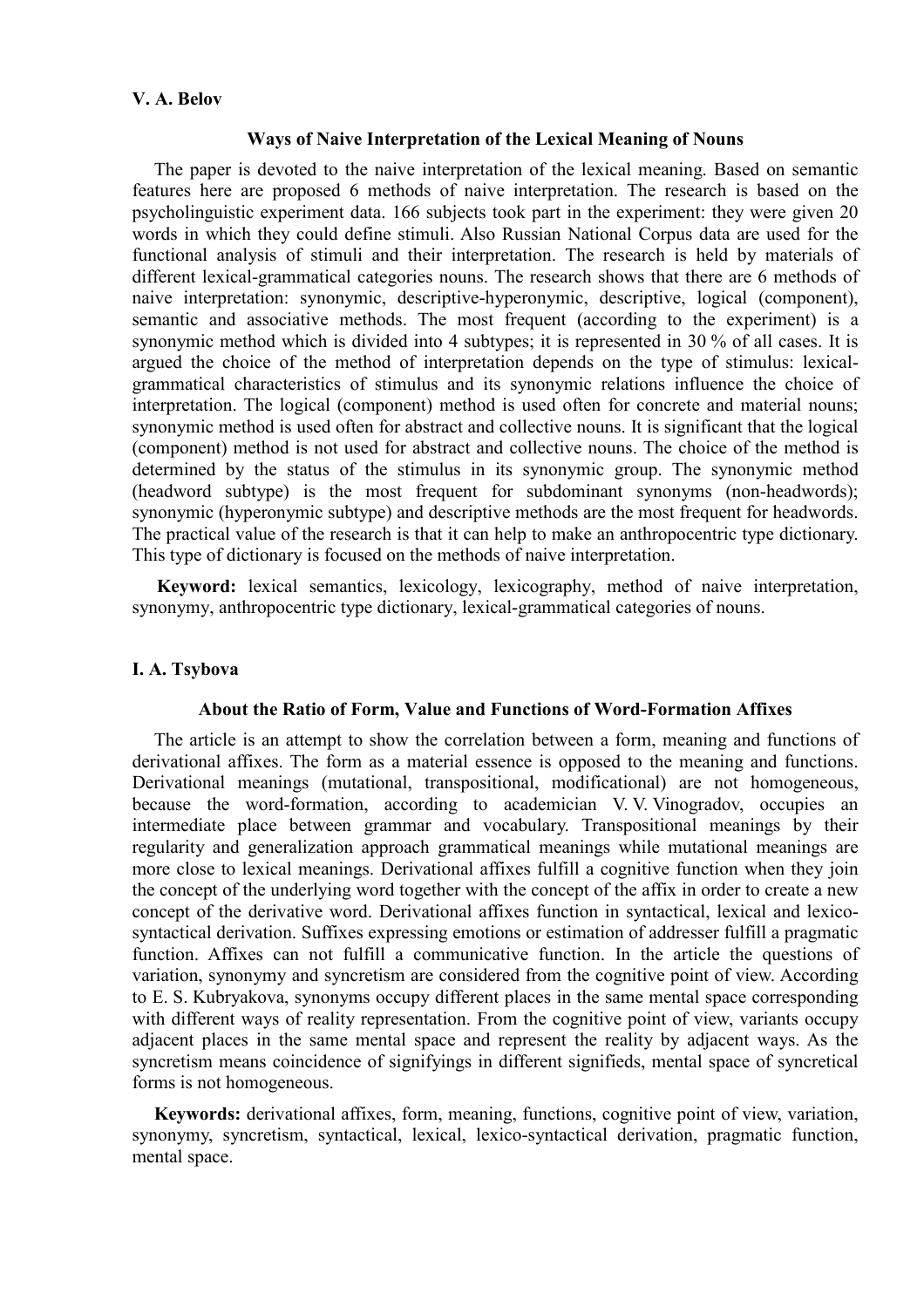### **E. I. Beglova**

### **Phraseological Units as a Semantic and Emotional Kernel of the Modern Journal Text**

The article examines the texts of 2017-2018 journals in terms of the specifics of use of phraseological units. The object of the study is the magazines «Zagadki istorii» and «Russkaja istorija» which contain texts that reflect historical facts, persons, etc. The subject of the article is phraseological units which form the meaning of the text and its style feature and emotional tone. The research objectives are as follows: identification of the features of use of phraseological units in modern journal texts that reflect historical facts and information; description of the specifics of transformation of the phraseological units, as well as detection of the level of language competence of a modern journalist as a modern linguistic personality. The purpose of the work is to analyze the role of phraseological units in the expression of the actual meaning and the defining emotional tone of the journal text on the material of the 2017-2018 journals that reflect historical factual and scientific information. The main conclusion that we have come to is that phraseological units with colloquial-vernacular coloring are primarily used. It helps to «revive» the text containing historical information. As a result of such use of phraseological units the information is perceived by the addressee effectively. It is revealed that in the journal text there is a special method of submitting information by the addresser – mixing publicistic, colloquial words and phraseological units with the purpose of giving «liveliness» to the text in the genre of the article that is peculiar to the genre of the story in colloquial or artistic styles. In the journal texts phraseological units with colloquial-vernacular coloring are mainly used which reflect the Russian folk culture, the mentality of the Russian person demonstrating laughing principles, i.e. the attitude to difficulties with a joke, irony, sarcasm; it also gives «liveliness» in conveying the meaning of the text in order to facilitate the perception of historical information by the addressee. All this is of great importance for studying the language of modern media, as well as for raising the level of language competence not only of modern journalists, but also of the addressee of their texts.

**Keywords:** journal text, phraseological unit, methods of transformation of phraseological units, function, language competence, genre of text, language of the media.

### **M. N. Kulakovsky**

#### **Parenthetic Constructions as a Means to Make Variability in the Modern Art Text**

In the article features of use of parenthetic constructions as a means for variability in the art text are considered. The research material was works of modern Russian literature of the last decades (novels and stories by Yu. Buyda, E. Vodolazkin, M. Elizarov, A. Kabakov, P. Krusanov, S. Nosov, V. Pelevin, M. Petrosyan, Yu. Polyakov, A. Rubanov, D. Rubina, I. Sakhnovsky, A. Snegirev, S. Sokolov, T. Solomatina, M. Stepnova, A. Terekhov, T. Tolstaya). In the work the most characteristic functions of parenthesis are defined in the aspect of making variability of the text, their links with various informative levels (within the sentence and the text in general), a role in the general structure of the art text. Here is considered in detail the link of variability with various text levels (that reflects the general tendency to «polyphony» and internal dialogization of the text). The main aspects of informative variability of the text are described (the situational variability offering possible alternative succession of events; the variability of characters updating typicality of the presented situation; updating of a certain detail; explanation of the certain detail of the visual image presented in the main context) and estimated variability (reflection of categoriality of the author's assessment, variability of the logical relations, comparison of real (externally objective) perception and perception of the situation from the character's point of view, comparison of the author's perception to the reader's modelled perception). The main aspects of the language game with the reader based on modification are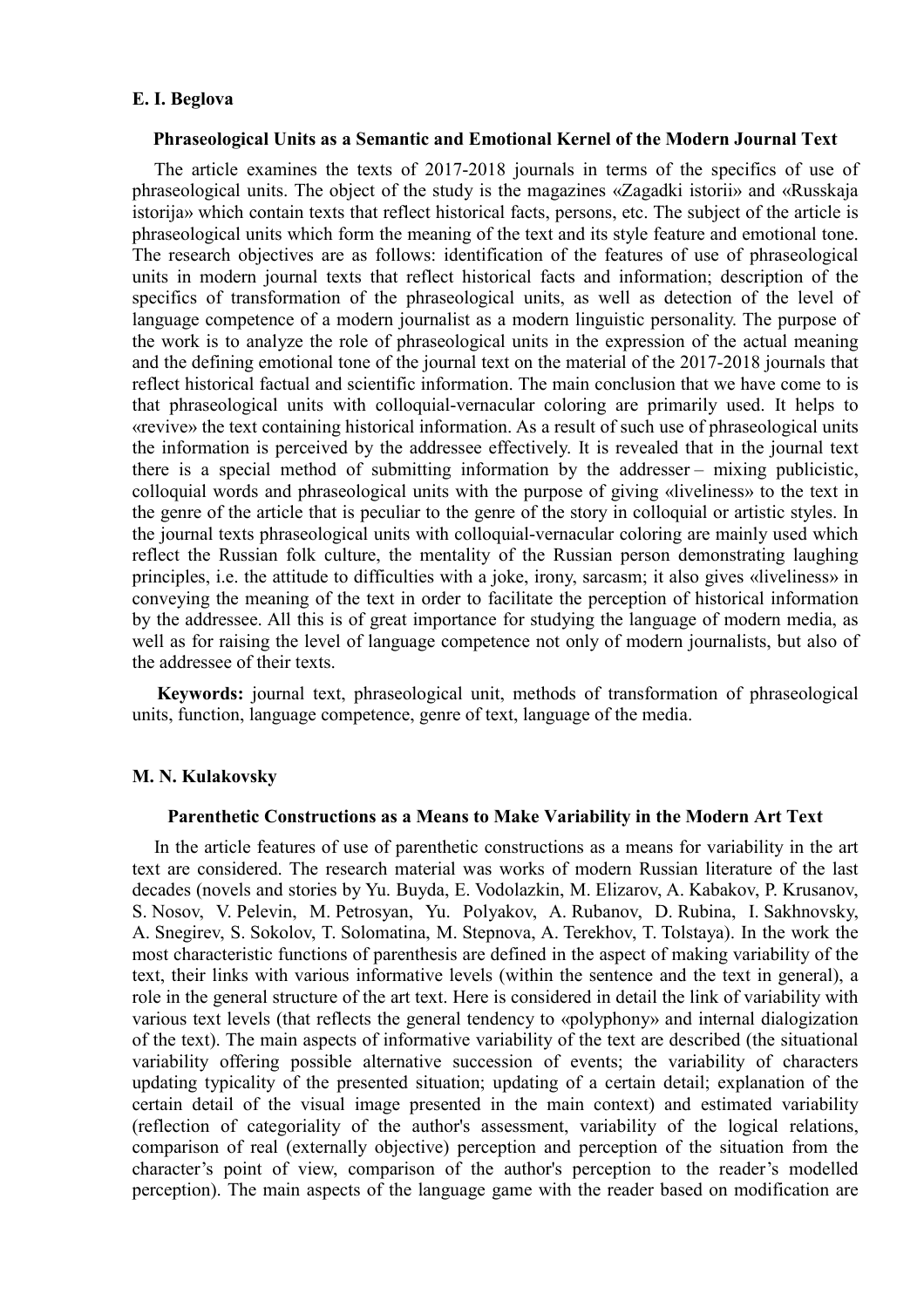marked out (lexical, word-formation, grammatical, orthoepic and graphic variability), the variability is described which is observed in parenthesis refrains. The carried-out analysis shows functional variety of the parenthesis modifying certain information and allows us to speak about an important role of parenthetic constructions during creation of the art text variability.

**Keywords:** parenthetic constructions, the art text, variability of the text, informative variability, estimated variability, lexical variability, word-formation variability, grammatical variability, orthoepic variability, graphic variability, communication with the reader, a language game with the reader, comic effect.

### **R. V. Razumov**

### **Onymic Conflicts in the Russian Urbanonymic Space**

The article is made within socioonomastics – a new hybrid direction which is being formed on the border of onomastics and sociolinguistics. The author considers that influence of society on the systems of own names can be analysed on the example of city onymic space as there are reflected any political, economic and cultural changes quicker and more brightly. The article is devoted to consideration of the onymic conflicts, the history of this term in the Russian and foreign onomastics is traced, examples of the similar works, which are carried out by other researchers, are given. The author notes that usually scientists consider this question on the example of commercial names. In the article own definition of this term is offered. The author understands disagreements between social groups or their representatives because of dissimilarity in views, opinions, assessment of perception of any own name or group of own names as the onymic conflict and also conscious or unconscious violation of the right for possession of own name or on its use. Consideration of the onymic conflicts in urbanonymic space of the Russian cities is a cornerstone of the article. The author analyzes the periods of emergence of the conflicts, specifies types of the city onyms producing them, gives examples of the onymic conflicts recorded during the author's work in the city interdepartmental commission on naming objects of Yaroslavl street road network. In the article three public conflicts connected with perpetuation of memory of A. A. Kadyrov, B. E. Nemtsov and V. S. Vysotsky are considered. In completion of the research the conclusion is drawn that urbanonymic disputes seldom lead to elimination of their reason; duration of opposition is caused by the nature of the created urbanonym, the place of its arrangement, object history. The research of the onymic conflicts will help to develop recommendations about their prevention and permission.

**Keywords:** onomastics; sociolinguistics; socioonomastics; onymic conflict; city onymic space, urbanonym.

# **I. A. Sukhanova**

# **Common Motifs and Language Tools in the Creation of the Characters in Works by Pasternak and Dostoyevski**

We continue to examine the intertextual relations of Boris Pasternak's novel «Doctor Zhivago» with F. M. Dostoyevski's story «The Village of Stepanchikovo and Its Inhabitants» («Selo Stepanchikovo i yego obitateli»). In this article we pay attention to the intertexts between two unlike (for the first glance) characters: a succeeding lawyer Komarovski and a contemptible and stray Foma Opiskin. Though the situations connected with these two characters and their influence on the main heroes' fates have much in common. The appeal to the intratext helps to reveal the intertext: the poem « A Tale» («Skazka») from the last part of «Doctor Zhivago» gives an archetypical formula for the prosaic chapters of the novel. Dostoyevski's story is read by Pasternak through the projection of this archetype because the resemblance of the two texts is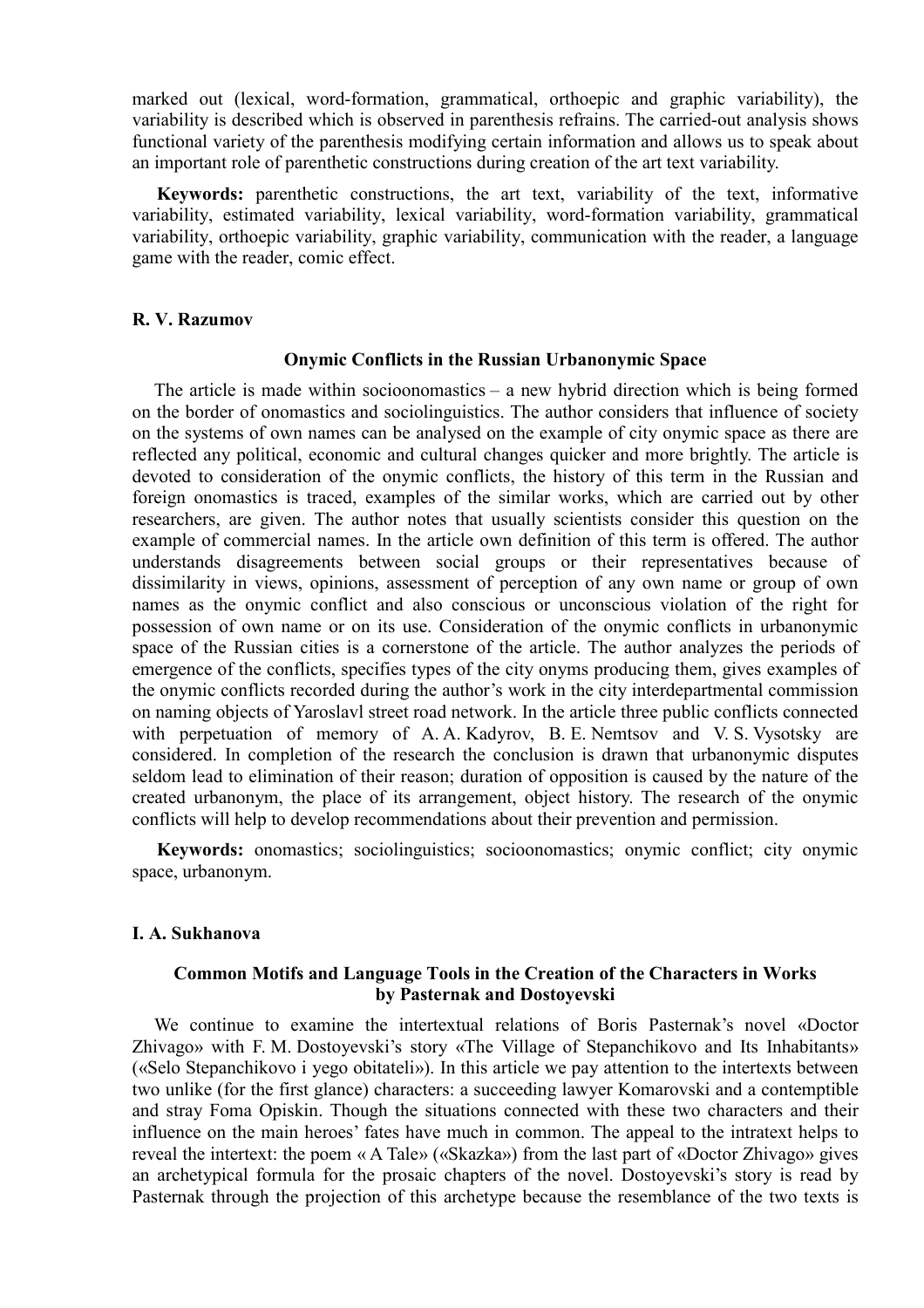connected not only with the fact of this projection and roll calls of some details but in coincidence – in general – of transformations of the motifs forming the plot. Yuri Andreyevich Zhivago and Yegor Ilyich Rostanev, whose names are the variants of one and the same referring to Yegori the Brave – St.George, enter in open conflict against Komarovski and Foma Opiskin correspondingly. But the «dragon-fighting» of the both heroes does not bring them complete and final victory upon their opponents. The intertext is revealed also formally by comparing of fragments of the two texts. So, the numerous comparisons of Foma Opiskin with animals are responded in characteristics of Komarovski, Amalia Karlovna has much in common with Krakhotkina and the relations of Guishar family with Komarovski resembles the dependence of the inhabitants of Stepanchikovo from Foma, moreover madame Guishar and the general's widow Krakhotkina become a grotesque parallel to the young girls-»prisoners» Lara and Nastya. Such peculiarity of Pasternak's late prose as subdivision and repetition of the motifs is also appears and the intertext becomes a sort of marker helping to see the structure of the text of the novel.

**Key words:** B. L. Pasternak, the novel «Doctor Zhivago», the poem «A Tale» («Skazka»), F. M. Dostoyevski, the story «The Village of Stepanchikovo and Its Inhabitants» («Selo Stepanchikovo i yego obitateli»), intertext, intratext, archetypical plot, transformations of the motifs.

### **N. V. Menkova**

### **Diminutives as Speech Failure**

In the article the question of goodness of speech when using diminutives is discussed. Some of the native speakers of Russian express their negative attitude to the use of diminutive forms in speech (which they actively write on the Internet). However the majority of the native speakers widely use the diminutive forms in their speech, which is manifested in the fact that 1) diminutives capture in Russian ever larger layers of vocabulary – abstract, terminological, borrowed, 2) are actively used in male speech, in spite of their female adherence, and 3) used for the purpose of language play. The article makes an attempt to understand the reasons for the negative attitude to using diminutives, which are a striking feature of the Russian lexical system. It is pointed out that the reasons may be various, and far from always the negative attitude towards diminutives seems justified. Most often the negative attitude is generated by an incorrect communicative behavior of the speaker, when they incorrectly determine the social and role status of participants of communication and, as a result, make a wrong choice of strategy and tactics of their speech behavior. Besides this the use of diminutives may be regarded as a verbal failure in two cases: first, when diminutives are abused and, secondly, when they are used not in accordance with their semantics (without taking into account the estimated value component of the meaning). The article gives the examples of misuse. In conclusion a forecast of the future of diminutive forms in Russian is made.

**Keywords**: diminutives, verbal failure, communicative behavior, babycentric communication, highly colloquial, folk discourse, phatic function of language.

# **O. V. Lukin**

# **The Works by S. H. A. Herling in the Paradigm of German Rational Grammar and Linguodidactics of the XIX century**

The article presents an attempt to estimate the contribution made by S. H. A. Herling (Simon Heinrich Adolf Herling, 13.10.1780–1.04.1849) to the development of the science of language. The article briefly describes the life path of the scientist in the context of the development of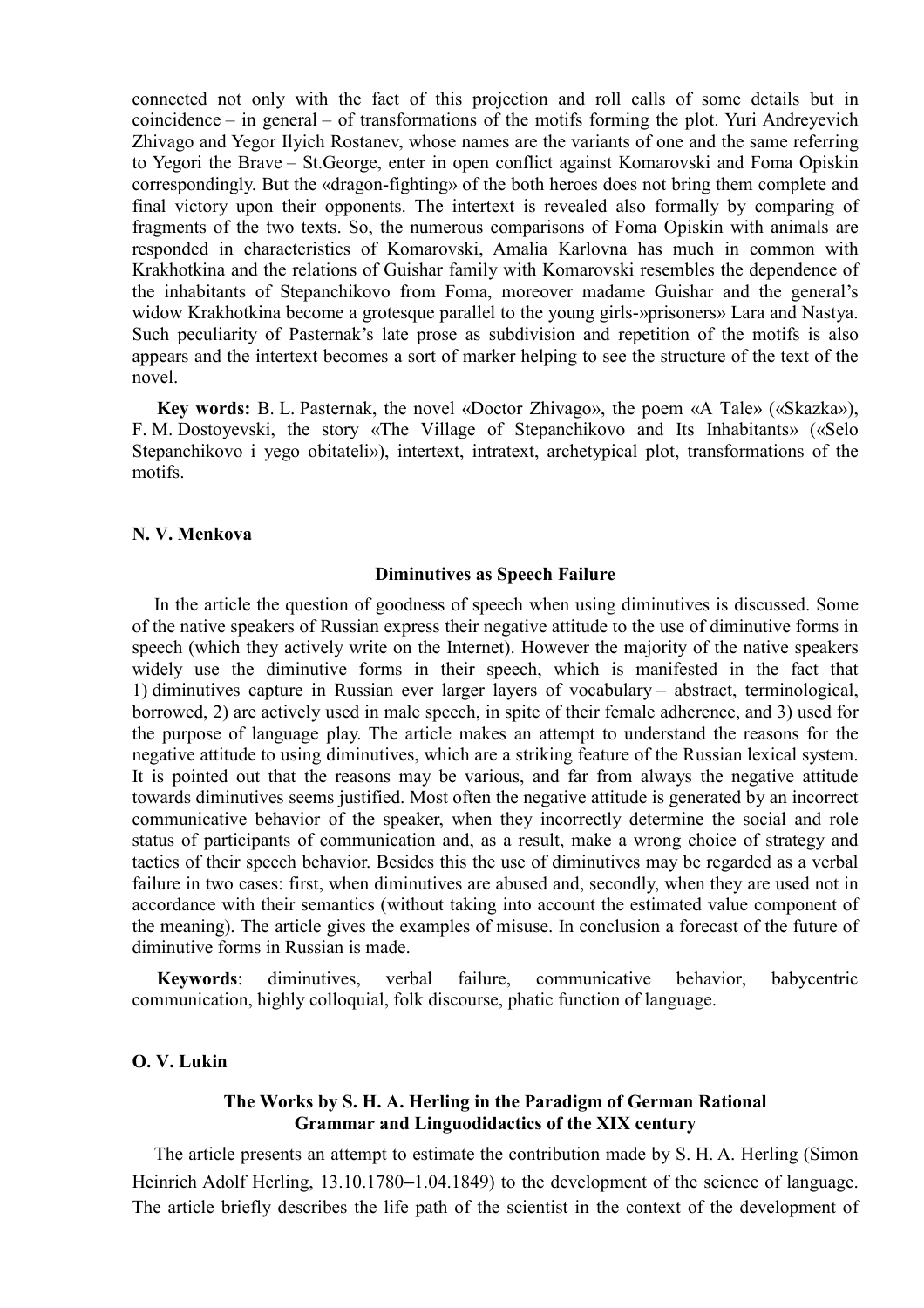German linguistics of the XIX century and presents a list of his main works. After receiving theological education at the University of Göttingen, S. H. A. Herling taught theology, mathematics and German, serving for a long time as a professor at the Frankfurt Gymnasium on the Main. His study of linguistic and linguodidactics related to the Frankfurt learned body for the study of the German language. Practical teaching and scientific work of the professor complemented each other. As a result his syntactic theory became more practice oriented. The author of the article highlights the importance of the works of this relatively little-known grammarian, stylist and linguodidact for the development of the German grammar and linguodidactics. The paper lists the most important research papers making interpretation of S. H. A. Herling's syntax theory. The article presents and analyses the opinions of the researchers of the XIX and the late  $XX$  – the early XXI centuries on the place of the scientist' works in the paradigm of the German rational grammar and linguodidactics of the XIX century. Much attention is paid to the creation of the theory of syntax by S. H. A. Herling, in particular, to the theory of a complex sentence. The works of the scientist were in many ways innovative for his time and anticipated some syntactic theories of today. The analysis and interpretation of S. H. A. Herling's creative heritage began during his lifetime and are still going on.

**Keywords:** linguistic historiography, S. H. A. Herling, rational grammar, linguodidactics, instruction in the German language, German grammar, Germany, 19th century.

# **E. P. Voronko, L. A. Nefedova**

# **The Culturally Marked Vocabulary of the Swiss Option of German: Diatopic Measurement**

Swiss German vocabulary has a distinct cultural identity. The goal of this paper is to describe the culturally marked vocabulary of German-speaking Switzerland. The study found that the vocabulary of Swiss Germans is a diatopically entrenched phenomenon within the single polycultural and polylingual space of the country. The article provides a description of certain realia words to illustrate the heterogeneity of culturally-marked Swiss German vocabulary: it includes vocabulary with a national-cultural component in the structure of lexical meaning denoting general polycultural realia of the country and vocabulary with regional-cultural semantics representing realia of the German-speaking region of Switzerland. The study also identified locally and microlocally-marked culture-specific vocabulary in the Swiss German language which denotes realia, only typical of specific cantons and communities (e.g. a single city and even a single village). In addition, the article deals with special culturally-marked vocabulary with a transnational-cultural semantic component denoting general Swiss, Bavarian, Austrian, South Tirol realia, common for the whole Alpine region of Switzerland, Bavaria, Austria and South Tirol of North Italia. This paper also focuses on international vocabulary in the Swiss German language that refers to objects and phenomena which were used to be Swiss realia, but became internationally known over time.

Finally, it is noted that the special role of the diatopic (regional) dimension factor and the possible influence of the factors of diastratic (social) and diaphasic (stylistic) dimensions must be taken into account when describing the functioning of culturally marked vocabulary in the polycultural and polylingual space.

**Keywords:** culturally marked vocabulary, diatopic dimension, polycultural and polylingual space, realia, polycultural realia, vocabulary with national-, regional-, transnational-cultural component in the structure of the lexical meaning, locally- and microlocally-marked culturallyspecific vocabulary.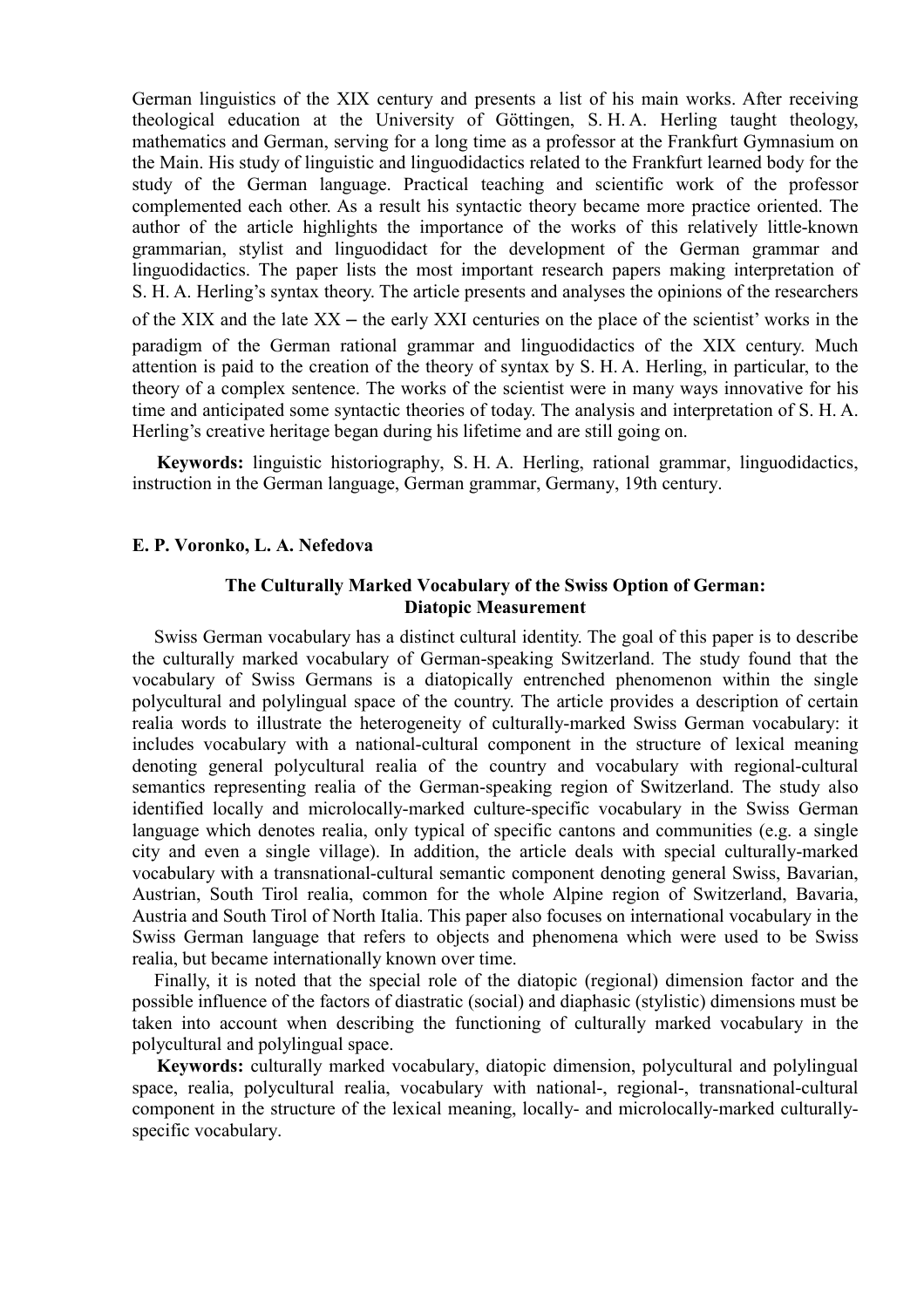# **O. A. Sosoi**

### **Means of Language Objectivization of a Comic Effect in the German Jokes**

The article is devoted to the semantic potential of the German language, which is the source of German language anecdotes and causes a comic effect in readers or listeners. The comic is seen as a deviation from the norm, a contradiction to generally accepted ideas. Examples of the lexicographical description of humor as one of the forms of comic existence are taken from Duden dictionary and Brock's Encyclopedia. Definitions of anecdote as one of the genres of humorous tests are given on the basis of Russian dictionaries and compared with the definition of this concept in the German language culture. The object of consideration are linguistic anecdotes in which the comic effect is associated with language design, word play. Of all the thematic diversity of anecdotes are analyzed the German ethnic jokes, the characters which are residents of Germany. The material of the study found on the Internet sites shows that the subject of ridicule of the Germans is the situation in Germany with foreigners, the history of the country associated with Nazism and the existence of two German States, corruption, ethnic groups – speakers of dialects and some others. The analyzed material contains the play of words, which is based on the creative playing of polysemous lexemes, semantic convergence of similar-sounding words, the transformation of phraseological units. This study led to the conclusion that linguistic jokes based on the individual or «national» speech production and are associated with the linguistic and creative type of their creators' thinking. Using language potential for creatively deviate from the standard is interesting to learn. The language code encrypted in linguistic anecdotes will be decoded provided that readers or listeners have similar anecdotes of linguistic creative thinking and background knowledge about the realities of another culture.

**Keywords:** comic, humor, anecdote, language anecdote, wordplay, linguocreative thinking.

# **V. V. Beym**

# **The Drawing of a Temporal Network of a Horoscope (on the German material)**

The topic of the article is the temporal structure of the German horoscope. The model «the temporal network» is taken for the analysis of the temporal structure of a certain type text or genre. The temporal network is a complex of morphological, syntactical and derivational means, which help the narratee to be oriented in the temporal text-aspects. The temporal network is formed by language temporal means, the pattern of the network, the rhythm of the change of the verbal means and genre characteristics. The language temporal means are classified according to their roles in text: the core zone, the circumnuclear zone, the periphery. The temporal network of the horoscope is formed by the language temporal means, and their change with each other forms the pattern of the temporal network. The pattern of the temporal network is a graphic of the move from one verbal means to the next. There are both polytemporal and monotemporal networks in the horoscope text. The most common pattern of the temporal network is the type «swing», where there are different changes of verbal forms from the present to the future and to the past tense. The types of the pattern of the temporal network «pendulum» and «chain-dashes» are also used in the horoscope. So while analyzing the temporal network of the horoscope the language means are added by the extralinguistic characteristics and it makes the temporal structure of the horoscope completer. The texts of the German horoscopes were used as a material of the study: the horoscopes of the magazines for young people Bravo and Popcorn, for women Brigitte and Gala.

**Keywords:** horoscope, prognostic text, textual category, temporal network, pattern of the temporal network, verbal temporal forms, German language.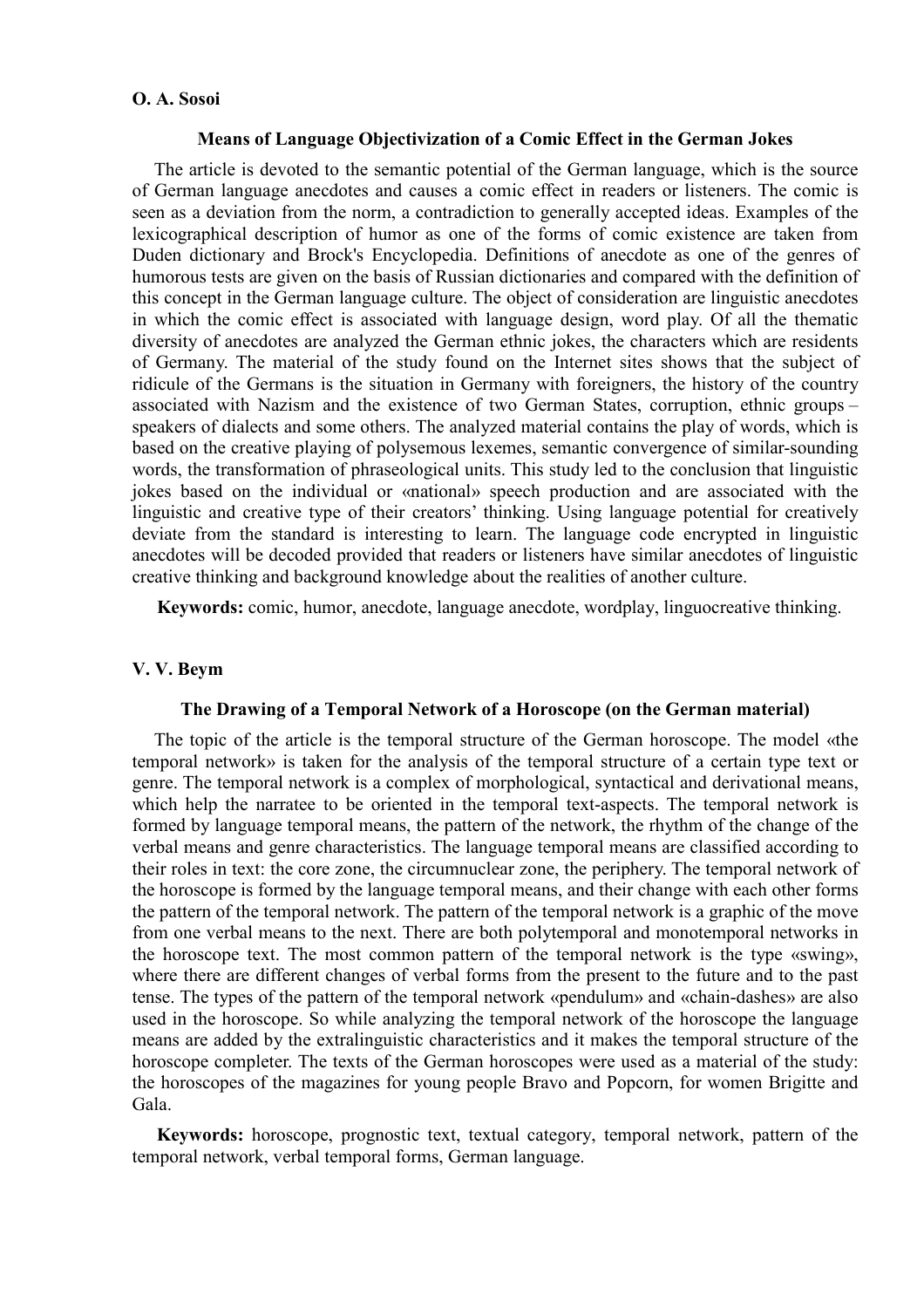# **Kondratenko M. M. Slavic Borrowings in the South German Lexicon of Traditional Culture (on the material of German immigrants' dialects)**

The article is based on the research results in the field of the Slavic-Germanic dialect interaction, namely: in identification of borrowings in the German immigrants' dialects. First of all data of «The atlas of the German dialects in the Czech Republic» («Atlas der deutschen Mundarten in Tschechien») and also some names of national mythology characters recorded in Austrian natives' dialects (bearers of the Middle Bavaria dialect) in the Carpathians are the cornerstone of the analyzed lexical material. Collected material allowed us to draw conclusions on theme groups of the words which are mostly influenced by Slavic dialects and also on areal aspects of the process of borrowing. In the semantic sphere «the national mythology» there is noted a tendency to designation by means of the borrowed lexicon of those characters with supernatural abilities which negatively influence people. The borrowed names of berries and insects are in a quantitative sense distinguished from names of objects of plant and animal life. The demonstration by means of the borrowed lexicon first of all not of the central, patrimonial sememes («animals», «plants», «fruits»), but the peripheral one is characteristic of the learned German dialects. Studying of the Slavic language elements in the German dialects allows us to reveal criteria to define their source in some cases. So, the fact of borrowings from lower or Upper Sorbian languages can point out the presence of those in Upper Saxon and/or Silesian German dialects besides the South German. The choice of dialect data is caused by the fact that the research within a certain group of dialects (for example, natives of Salzkammergut in Austria) allows us to stratify more precisely ethnolinguistic phenomena and by that to increase systemacity and reliability of conclusions.

**Keywords:** ethnolinguistics; German dialectology; designations of plants and animals; dialect and traditional culture; semantic reconstruction.

### **E. A. Glebova**

### **Concept of Media Globalization on the material of English-language media**

The article under consideration studies the concept of media globalization in the conceptsphere of the linguocultural concept «globalization» through its conceptual, figurative and valuebased components. The study of the conceptual component became possible due to the research of modern media sources and media outlets that make information exchange process easy but inclusive in the world. The figurative component of the media globalization concept revealed in publicistic texts mainly through metaphors of uncontrolled natural processes allowing to feel all immensity and spontaneity of the concept under analysis. The value-based component is presented by two opinion groups. On the one hand, multimedia means contribute to the process of perception and communication with the world around; but on the other hand, we find the identity crisis of a personality not able to cope with high-speed technologies of this world. The main sources of the research are excerpts of printed texts in American and English periodical press, appealing to the concept under analysis. The **objective** of the research is to analyze the concept of media globalization on the basis of English-language mass media. To achieve the purpose, the following **points** were determined: 1) to study the concept of globalization in English-language mass media and 2) to find and analyze the concept of media globalization, a constituent part in the concept-sphere of the concept «globalization». The main **methods** are the interpretation analysis, stylistic and quantitative methods. The **theoretical implications** of the research are the contribution to the development of linguocultural conceptology and globalistics problems. The complexity and discrepancy of the phenomenon of globalization is shown in the conceptual picture of the world.

**Keywords:** concept, concept-sphere, globalization, media, media globalization, linguocultural, English-language mass media.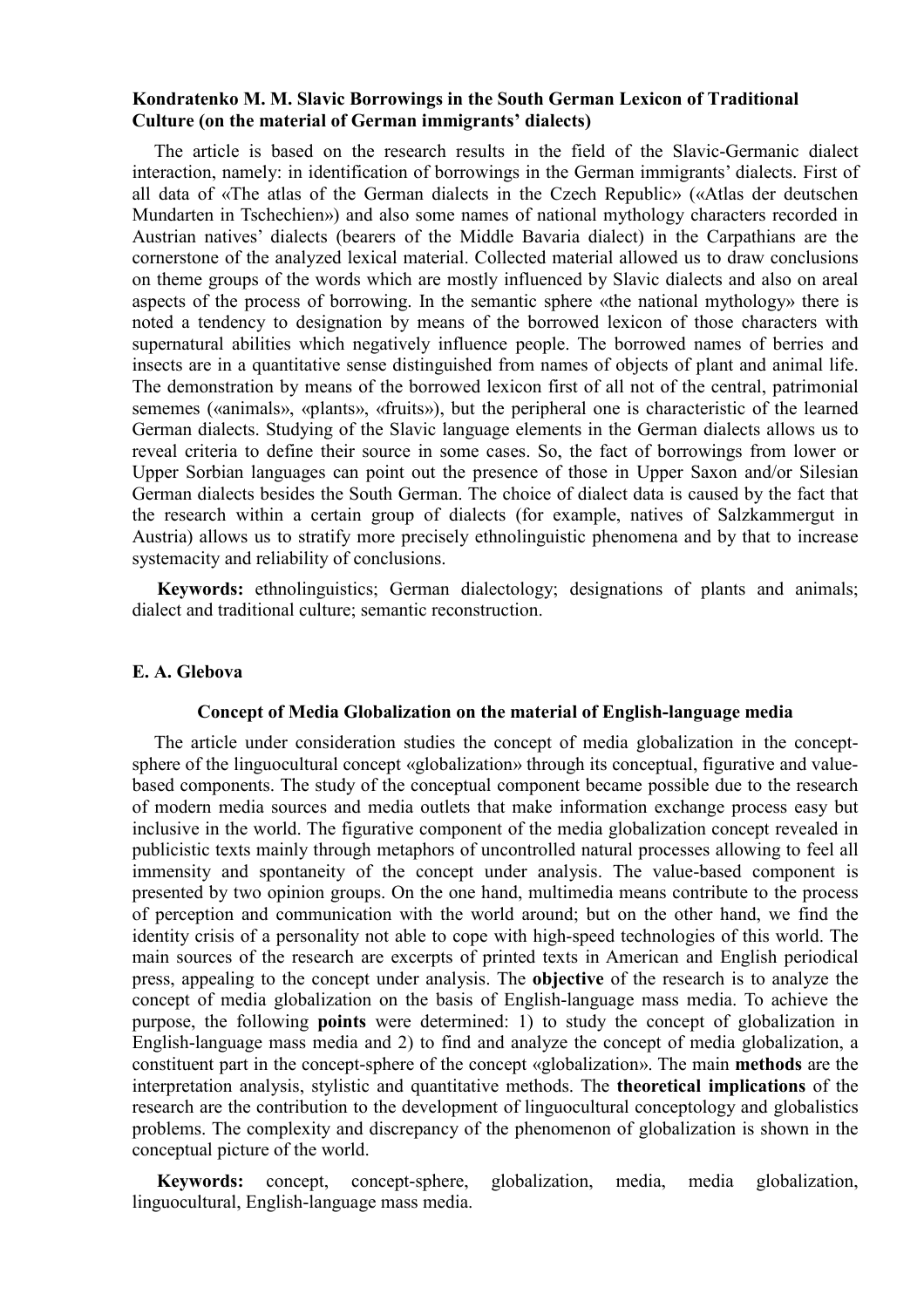### **O. A. Voronina**

#### **Symbolism of Femininity and Masculinity in Russian Culture**

The article deals with the theme of gender symbolism on the basis of the analysis of Russian philosophy of the 19th century, classical Russian literature, mass cultural propaganda of the Soviet and post-Soviet time. The archaic symbolism of the Mother-the Holy Russian land, coming from Russian folklore, has been preserved in Russian culture for centuries. The mythologeme of Mother Russia links together several symbolic phenomena: sacral / sacred, female / maternal, earth / nature as a source of life and earth / Motherland as a space of national existence. In the late of XIX century this mythologeme received a new «metaphysical» justification in the works of Russian philosophers of Slavophile and religious trends. The Russian idea and Russian messianism appealed to such values as the sincerity of the women / maternal principle, attachment to the native land, passive humility, mercy and sacrifice. The rejection of Western rational masculinity (embodied in the concepts of state and law) and the exaltation of Russian national sincerity (embodied in the mythology of Mother Russia) have become integral parts of the concept «Russian idea» and national consciousness. However, according to the author, this gives rise to a number of contradictions. On the one hand, in such a symbolic picture the masculinity appears only in the status of «son of a great mother», if necessary, giving his life for her. This symbolic devaluation of masculinity and «masculine» (Western) values contributes to the archaization of public consciousness, where the Russian nation is perceived not as an association of citizens on the basis of law, but as «one big family». On the other hand, the symbolic exaltation of femininity in the works of philosophers and writers does not mean a high assessment of woman subjectivity, and does not lead to compliance with the principle of gender equality in the policy of the modern Russian state.

**Keywords:** archetype, symbol, tradition, divine, mythologeme, culture, nature, gender, femininity, matrifocality, masculinity, rationality, soul, Russian idea.

### **L. A. Tyukina**

#### **Individual and Сollective Memoirs as a Basis for Forming Culture**

The article discusses the theoretical issues of studying individual and collective memories as the basis for the formation of the culture of modern society. Individual memories are formed by each individual through its participation in cultural processes. The subject of memory and memories is always one person, but he is dependent on the «social framework» of the team that organizes his memory. A person remembers only what he can tell and for what memories he can find a place within the collective memory. The material for the analysis is the works by domestic and foreign philosophers, cultural studies and sociologists. A brief description of individual memories and their correlation with the concept of collective memory from the point of view of domestic and foreign researchers is given. The role of memory and memories in the processes of formation of public consciousness and national identity of a particular people is affected. The examples of the works of historians and philosophers present the functions of collective and individual memory. In addition, a separate notion of «communicative memory» is highlighted. The question of the influence on the memory structure of various events taking place in society is being considered: changes in the political system, social structure, traditions, etc. The transformations taking place in the structure of the collective memory of the people, in different generations, are traced. In addition, due to the relationship between the collective and cultural memory of the people. Particular attention is paid to the fact that memory lives through communication. If communication, particularly communication between generations disappears, oblivion inevitably occurs, with grave consequences for the people as a whole. Therefore, the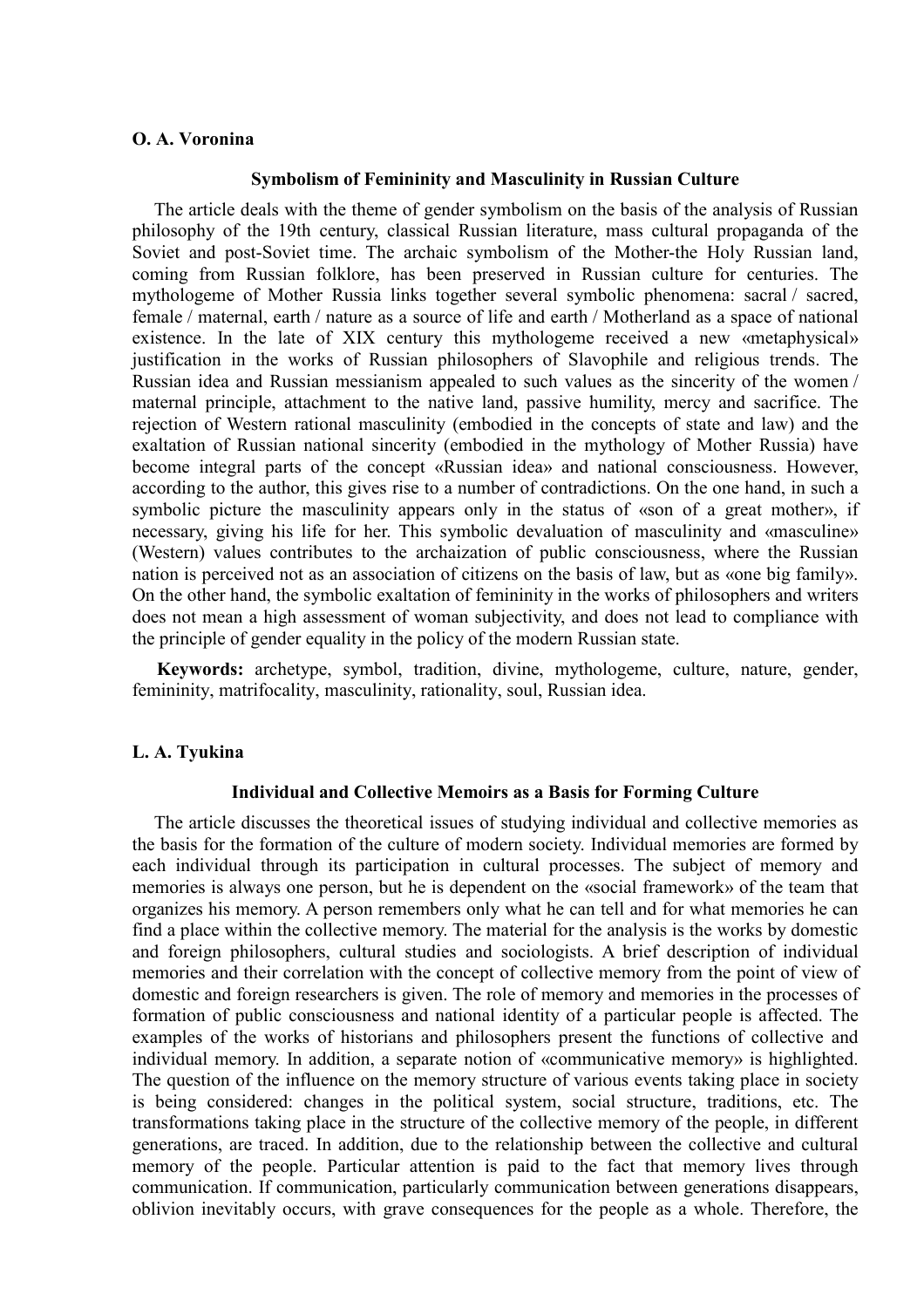article explains the need to study the culture of individual memories and collective memory at the present stage.

**Keywords**: individual memories, collective memories, culture, memory, mechanisms of formation, M. Halbwachs, J. Assmann, J. G. Droysen, and A. Warburg.

### **N. N. Lepekhin, E. S. Protanskaia**

### **Suggestology in the Context of Cultural Genesis as a Scientific Direction**

The authors designate a new direction of scientific research at the junction of a number of disciplines: cultural suggestology. Appeal to the history of theoretical understanding by representatives of different sciences of the phenomenon of suggestion, suggestive practices, starting from the turn of the 19-20th century, to attempts at its philosophical substantiation allows us to conclude that there is a constant interest in the problem and the value of suggestive communication in cultural genesis and the formation of a cultural subject. The open by B. F. Porshnev mechanism of interrelation of suggestion, counter-suggestion and counter counter-suggestion is considered on the example of cultural processes, and there is underestimation of its practical significance in the context of subsequent studies. Evaluation of the practice of suggestive communications, reflecting the controversy against the backdrop of political confrontation, does not remove the problem of analyzing their psychological mechanisms. The meaning of suggestive communication, including conscious and unconscious forms of influence, is revealed for the processes of cultural identification, reflection, acculturation, formation of attitudes of conformism and non-conformism. The examples of Russian and foreign sources show the inconsistency of the results of psychological experiments regarding the evaluation of suggestive interaction. The concept of multi-facet of suggestiveness is supported, according to which the forms of suggestiveness that are independent of each other are generated by the specifics of a particular cultural situation and communicative context. Along with the suggestion that forms the culture, the counter-suggestion forms the value of cultural new formations and determines the dynamics of the development of the culture subject – the refusal to obey the norms is transformed into their development and the formation of a new synthesis. Overcoming the narrow framework of psychological, sociological, political and other aspects in the study of suggestion issues is probably possible being based on the inter-scientific approach, creating prerequisites for assessing the diversity of suggestive practices in the processes of cultural genesis. The relevance of the integration of interrelated problems in the interdisciplinary scientific direction is justified by examples of both asocial suggestion and positive experience of counter-counter-suggestion synthesis, which implies a multidimensional study of its theoretical and practical perspectives.

**Keywords:** psychology of suggestion and suggestibility, multi-faceted suggestibility, countersuggestion of cultural development, cultural identification, subject of culture, cultural suggestology.

### **V. I. Mozhegov**

### **Revealing of Pushkin the Thinker in S. Frank's Works**

The first to point out Pushkin as «the most intelligent man of his time» and «the leader of the intellectual generation» with a special mission in Russia was Gogol. Dostoevsky in his «Pushkin Speech» will point, following Gogol, to the universal human character of Pushkin's genius. But it was only 60 years after the death of the poet when Merezhkovsky first talked about Pushkin as a great thinker and sage. And only 40 years after Merezhkovsky, works by S. Frank will appear, in which Pushkin's worldview will be subjected to a thorough phenomenological analysis. In the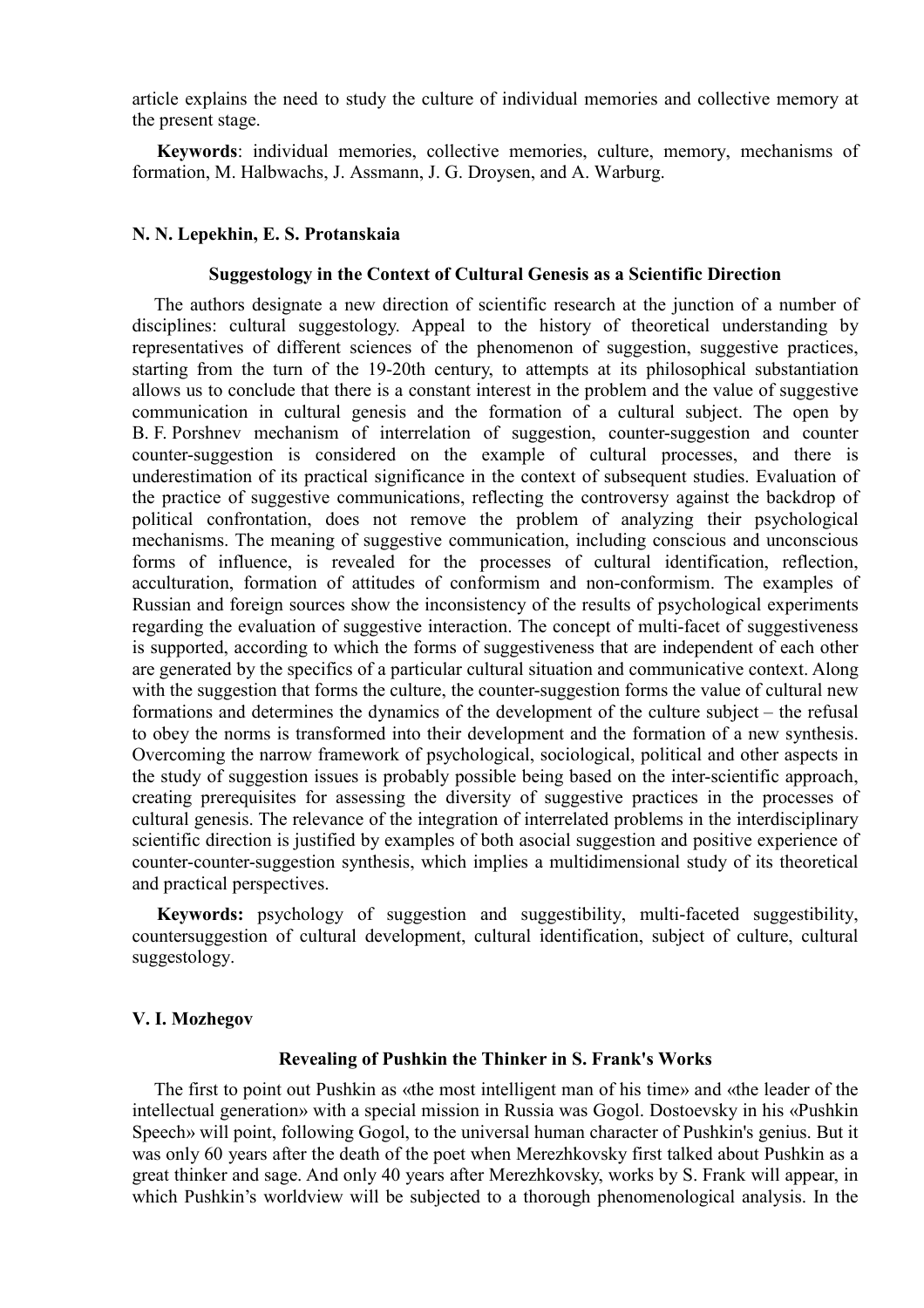works by S. Frank, Pushkin emerges as the exceptional type of the all-encompassing poet-sage in history, «a truly great thinker» who envisioned evolutionary, not catastrophic development path for Russia. However, Pushkin the thinker remained unheeded by the intellectual elite of his time. The Russian thought did not follow Pushkin's path, and as a result, a revolutionary catastrophe ensued. This is the central thesis of S. Frank's works on Pushkin. But even today, 180 years after the death of the poet, the task of «knowing Pushkin» is still not solved and remains more urgent than ever.

**Keywords:** Pushkin, Gogol, Dostoevsky, Merezhkovsky, S. Frank, philosophy, metaphysics, universalism.

### **A. A. Likhomanova**

## **«The Bronze Horseman» by A. S. Pushkin: National and State Ideas of the Poet**

In the article are presented the national and state ideas of Pushkin, which are developed in the poem «The Bronze Horseman». A comparative analysis of Pushkin's ideas about Russia before Peter the Great and the modern state, the role of Peter in the transformation of the country is given. The article gives an interpretation of Pushkin's judgments about the geopolitical interests of Russia, about the relationship of a small man and power. According to Pushkin, the sculptural monument to Peter the Great faithfully created the image of a strong-willed, strong king, the founder of the city by the sea, thinking about the glory of Russia. In the view of the poet, Peter I was a patriot who defended Russia's right to its sovereignty, proving the need to maintain the high combat capability of its armed forces, the importance of trade. Pushkin estimated the Tsar's reformist activity as significant for Russia, as it ensured its independence, strengthening of statehood, growth of the internationally authority of the state, formation of a new culture of the society, reflecting its modern needs. He highly appreciates the construction of St. Petersburg. It is proved that Pushkin saw the importance of the new capital city not only for the development of the economy and the urban environment, but also for the protection of geopolitical interests of Russia. Petersburg in Pushkin's view was the personification of a new great Russia. Pushkin distinguished civic and national consciousness. Stating in his poem about the importance of the values of love and family for the little man, he also understood the need to perceive positively the geopolitics of the state, if it defends the sovereignty and interests of the Motherland. Being one of the founders of the culture of «Russian europeanness», based on a humane attitude to man, he condemned the inattention, indifference of the authorities to the individual. Pushkin is both a statesman in his thinking and a freedom-loving person who respects human rights to his private life.

**Keywords:** A. S. Pushkin, poem «The Bronze Horseman», history of Russia, Peter the Great, St. Petersburg, Alexander I, national and state identity.

## **N. A. Khrenov**

# **The Leader and the Masses in the Situation of the Romantic and Thermidorian Phase in the History of Revolution**

The article continues a series of publications in the field of the cultural and philosophical research of the Russian revolution and a post-revolutionary era in the history of Russia as civilizations. The main thing is the analysis of the psychological aspect of the Revolution of 1917 and its consequences for the subsequent Russian history. According to the author, the Stalin period cannot be considered the independent period in the Soviet history. Though, apparently, revolution and civil war ended, and creation of the socialist state begins that it is possible to consider the period, new and independent in relation to revolution, actually, what was considered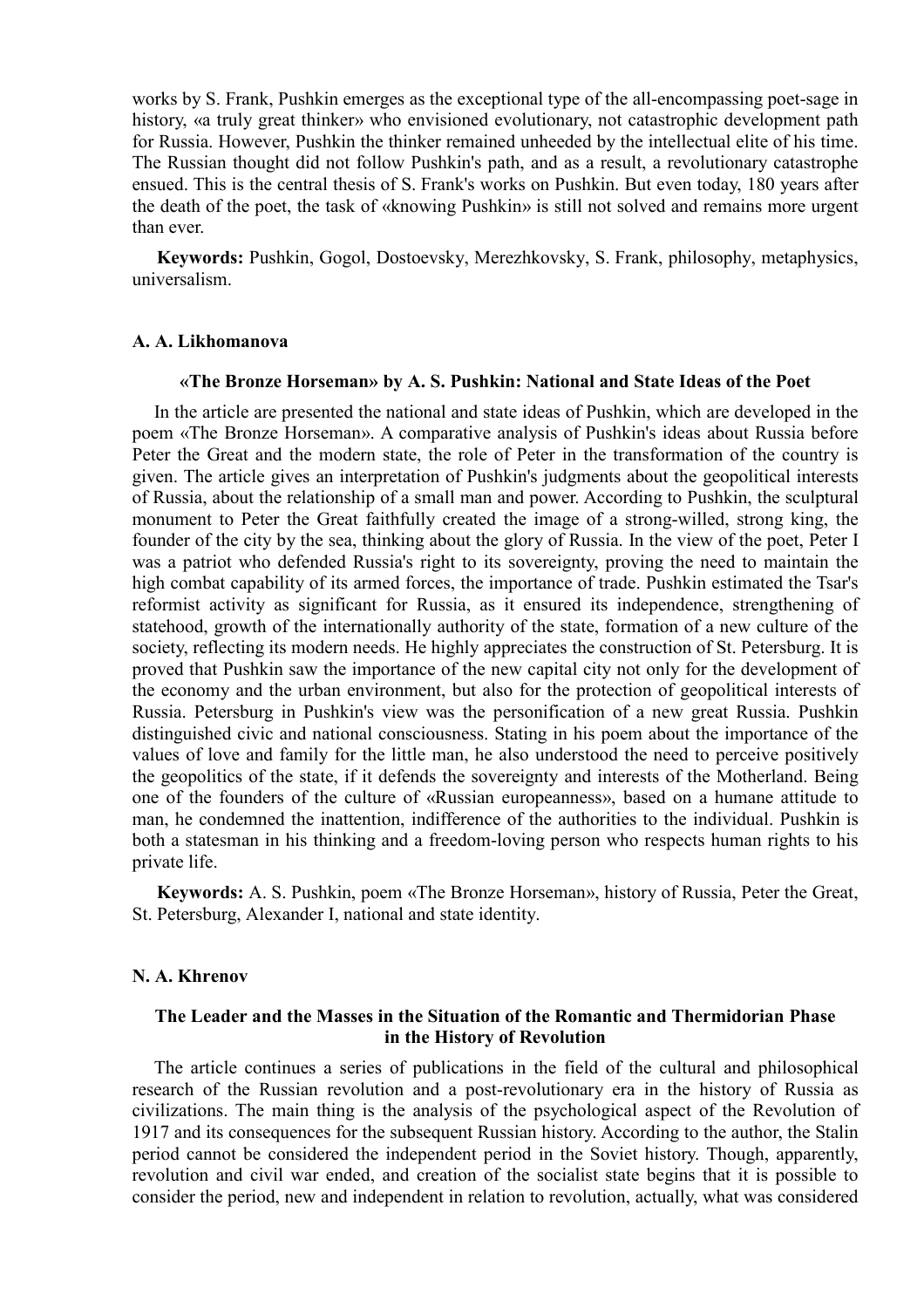as a creation of socialism, nevertheless is the post-revolutionary period, and, even more precisely, reaction as the final stage of revolution. At this stage the processes caused by that revolutionary flash that happened in 1917 continue to be developed. The Russian revolution, as well as all revolutions in general, comes to the end with the reaction period. The Stalin period is the period of reaction and reality of what we call a totalitarian regime. As in political, and in a bigger degree in the publicistic relation this period is well comprehended, the author in this article concerns exclusively a psychological aspect of this period. He sets before himself the purpose to explain why at this stage of revolutionary history the person who as L. Trotsky states, is considered less famous, than those revolutionary leaders who declared themselves at an early, i.e. romantic stage of revolution, comes to the power. Answering this question, the author as the culturologist sees need to pay attention to the psychological complexes which arose in revolutionary processes, in particular, to mentality of the masses. This mentality is a result of centuries-old historical experience in which it is possible to catch both positive, and negative, and, even more precisely, conservative trends. It should be noted that the Revolution of 1917 is least studied in the psychological relation. Trying to focus attention on this aspect, the author of the article notes that revolutionary mentality peculiar to the masses which historians usually call «razinovshchina», having flashed in the revolution of 1917 and having shown in the subsequent expansion of the civil war, was replaced by a conservative complex – the need for order and for the strong leader or the vozhd. Respectively, the order how the masses sees it, just and is connected with the strong and cruel leader demanding general and implicit obedience. Explosion of this conservative complex that paints in special psychological tone the reaction period in the history of revolution, means only that instead of freedom, which is the revolution purpose, there is unfreedom, and together with it regress develops in the history. This regress appears in the form of the new «barbarity» provoked by revolution. What begins to occur in post-revolutionary reality abolishes all romantic ideas about revolution which were important for the whole generations of the Russian people trying to realize a dream of the better life, justice and freedom.

**Keywords:** revolution, the reaction period, Stalin, the post-revolutionary period, the creative answer, psychoanalysis, crisis of identity, mentality, the masses, the leader, ancient layers of culture, new barbarity, rehabilitation of an imperial complex, will to the power, World War II.

### **T. I. Erokhina**

## **Maxim Gorky: a Cultural Hero and Memory of Culture**

The article considers the features of mythologization of Maxim Gorky`s person in the Soviet culture, which, in the author`s opinion, was connected not only with mythologization, realizable by the writer, but it was deterministic of the history-cultural context of native culture in the XX century and ideological principles of the Soviet period. The author of the article notices duality and ambivalence of Gorky`s person, whose biography and activity can be represented as a life and feats of the cultural hero in the Soviet mythosystem. In the center of attention there is the mechanism of the cultural memory formation. It in relation to Maxim Gorky appears both and at the level of memory saving (by sacralization of the writer`s name, the ideological propaganda of his art in the Soviet period) and at the level of oblivion (by the attempt of oblivion). The article considers the main tendencies of rendering of the writer's image in the Russian culture. It is established on the analyses of Gorky's biography and on contemporary's memoirs and on critic's opinions. The author makes sense of Gorky`s art and the person's place in the memory of culture by a ratio of concepts «postmemory» and «countermemory», noting the difficulties and the ambiguousness of formation and transformation of memory about Maksim Gorky in the native culture.

**Keywords:** Maxim Gorky, mythologization, cultural hero, cultural memory, oblivion, postmemory, countermemory, ambivalence.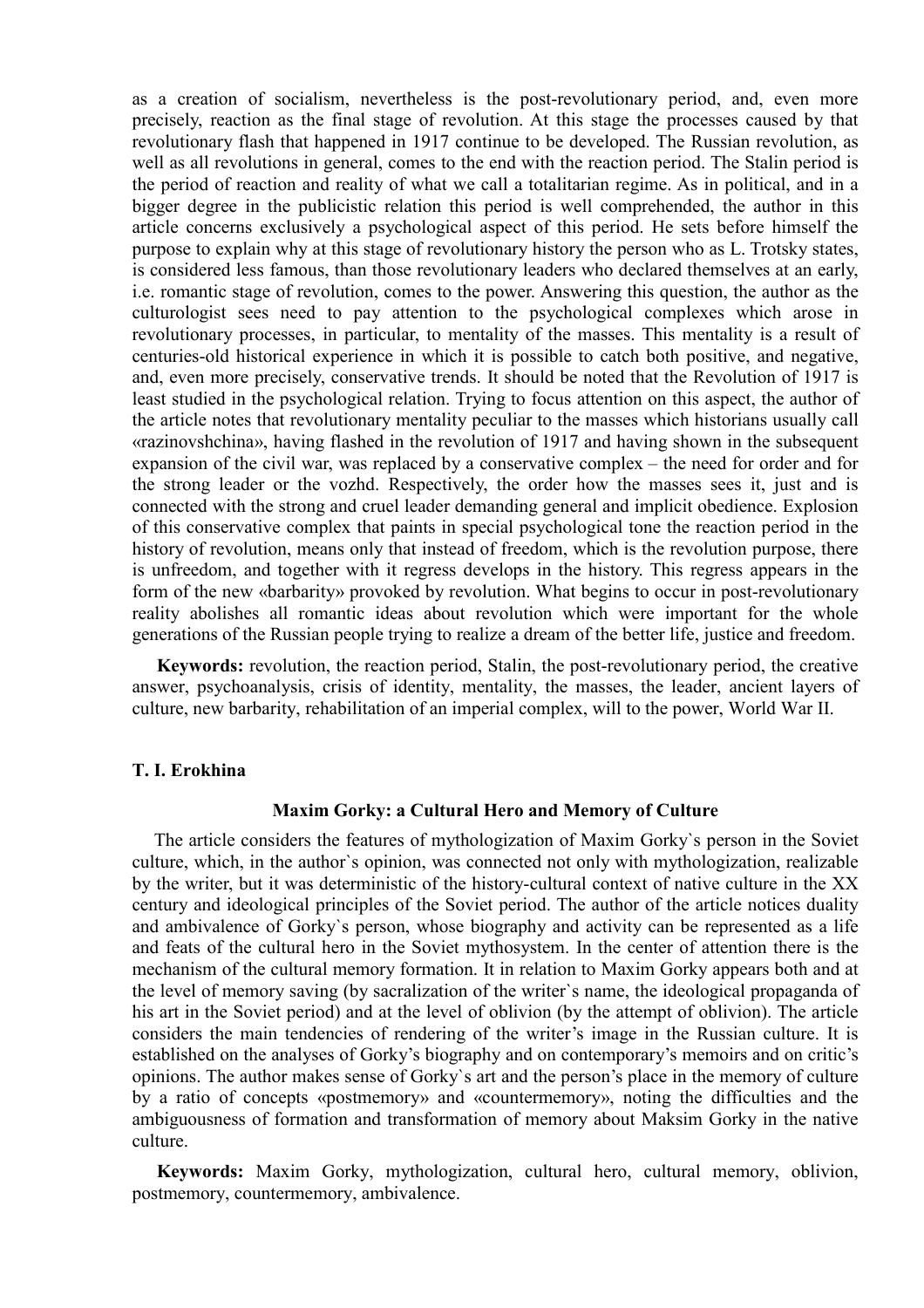#### **N. F. Baburina, V. V. Poletaeva**

# **Fashion as Reflection of the Social Structure of the Russian Empire in the XIX century (on the example of nobility)**

In the article the possibility to use clothes as a source for studying a social structure of the Russian society of the XIX of century is considered. During the specified time period the costume was a sign showing a social status of the person. It reflected the level of material wellbeing of the owner, his political and ideological views, cultural wealth and a way of life. The events which took place during that era in our country – the Patriotic war of 1812, the Decembrist revolt, cancellation of the serfdom had a huge impact on appearance of residents of the Russian Empire in the nineteenth century.

In the article special attention is given to the characteristic of a noble costume. Its distinctive feature was borrowings from the western dress codes which were made of expensive cloth and were complemented with refined accessories. The appearance of the Russian noblemen throughout the 19th century in many respects depended on whims of the European fashion. Their clothes constantly were replenished at this time with new elements of clothes. Significant changes occurred in a women's noble costume. However not all representatives of the exclusive estate were positive to wide circulation of the western dress codes among the Russian noblemen: some of them showed extreme discontent with their excessive interest in European fashion.

Valuable source for studying a costume of residents of the Russian Empire of the XIX century are literary works written during the specified time period. Fragments are presented in the article from A. S. Griboedov's play «Woe from Wit», A. S. Pushkin's novel «Eugene Onegin», I. S. Turgenev's novel «Fathers and children», L. N. Tolstoy's novel «War and peace» which contain the description of appearance of their heroes – representatives of society of the Russian Empire of the XIX century .

**Keywords:** fashion, costume, Russian Empire, the XIX century, social structure, nobility, fiction.

### **V. I. Peftiev**

## **A. P. Chekhov and His Contemporaries in the Context of Public Discussions at the turn of the 19-20th century**

The turn of the 19-20th centuries in Russia is a special period in A. P. Chekhov's life and creativity. He appears as the mature literary artist who is «pointwise» involved in public discussions of 1894-1904, jointing the attitude with feelings and reflections of contemporaries and in unison and in contrast.

Conceptual support of the article includes A. A. Potebnya's concept of «condensation of a thought», M. M. Bakhtin's theses and arguments (dialogicity and chronotope), researches on the structure of discourse (dialogue of consciousness, the internal and spoken speech).

A. P. Chekhov's actions in helping the starving, sick, territorial schools are celebrated, also he supported the petition about cancellation of preliminary censorship, put from himself a rank of the honorary academician, publicly spoke out in defense of A. Dreyfus. Bloody Khodynka left a burdensome mark in A. P. Chekhov's attitude; also there are kept memories of his gloomy presentiments in connection with the beginning of the war with Japan.

The review of contemporaries' memories on A. P. Chekhov is submitted, supplemented with the latest biographies (A. P. Kuzicheva, D. Reifield, N. A. Dmitrieva, N. A. Kozhevnikova, etc.). However still there are notes in A. P. Chekhov's letters and in memoirs of his contemporaries, not included in collected works. Many documents and materials of the era of Chekhov are not taken from archives of Russia and Europe and not involved into the scientific turn.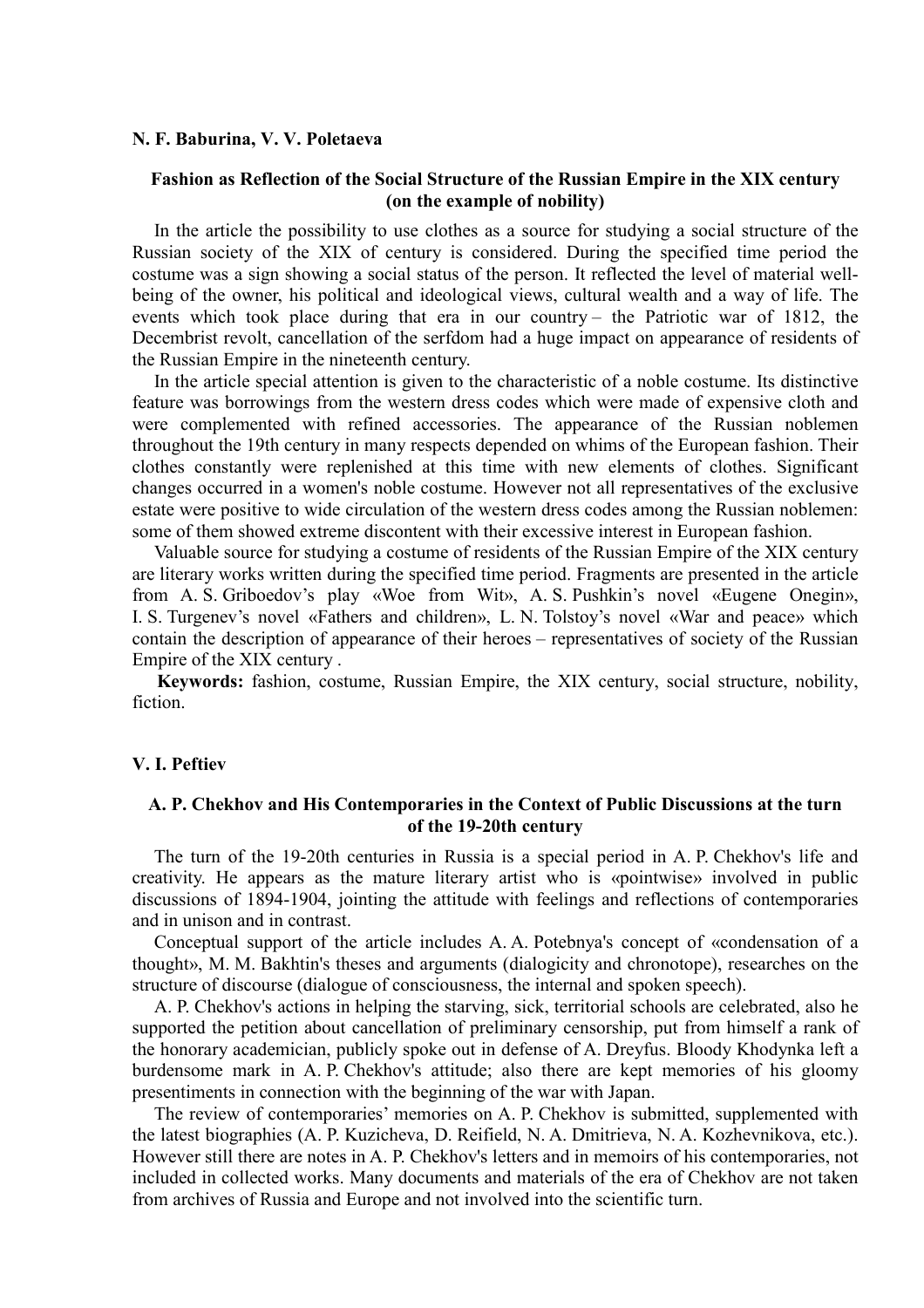In the article are designated maxims of the message of Chekhov (writer  $-$  «long-liver») to us, the generation of the beginning of the 21st century. Invincibility of spirit and good causes judge people on their behavior after your death. The writer has a special mission – to catch moods of the era, change in readers' health, and the ability to have presentiment accidents is inherent only to geniuses.

**Keywords:** the turn of the 19-20th centuries in Russia, dialogue, structure of discourse, A. A. Potebnya, M. M. Bakhtin, A. P. Chekhov.

# **O. V. Rozinа**

#### **Historical and Culturological Reconstruction of Places of Nicholas II's Deportation**

The problem of the ruin of the Russian Empire and the abdication of Emperor Nicholas II remains interesting to Russian and foreign researchers. The actualization of this problem is due to the search for civilizational identity in the modern world confrontation. In historiography, discussions continue about the personality of the last Russian Emperor, the history of his abdication, exile with his family, their execution in the basement of the Ekaterinburg Ipatievsky house and subsequent canonization, especially intensified in connection with the anniversary events of a century ago. This article is devoted to one of the aspects of the history of the house of Romanov – the reconstruction of the route and episodes of the exile of Emperor Nicholas II and his family in Tsarskoye Selo, Tyumen, Tobolsk and Ekaterinburg. Based on the analysis of published sources of personal origin: diaries of Emperor Nicholas II, letters of the Empress and children, memories of contemporaries, the author recreates the details of exile of Royal martyrs, reconstructing the historical and cultural state of the places of residence, paying attention to their state in the historical perspective and in our days. The results of this study allow us to look at the route of the arrested not only in its historical and geographical dimension, but also to see the spiritual component of the life of the Tsar family during exile, the life of arrested Nicholas II, Alexandra Feodorovna, their children Olga, Tatiyana, Mariya, Anastasiya and Alexsei as the way of the cross to holiness and subsequent Church glorification.

**Keywords:** Nicholas II, Emperor, Empress Alexandra Feodorovna, Tsar family, exile, martyrs, canonization.

### **S. G. Osmachko**

# **Culturological Problems in Interaction of the Myth and Stereotype in Modern Public Consciousness**

Problems of the essence of the myth, its role in consciousness of the person and in regulation of the public relations are considered. The myth is considered as something designating, the main components of contents of the myth are considered (belief, knowledge and so forth), the nature of relationship between them is presented. Communication of myths and archetypes is considered (K. G. Jung). Special attention is paid to political mythology, its negative and positive components. An assessment is given to the system of Stalin political mythology, the reasons of its wide circulation in consciousness of the person of the totalitarian type, a role of manipulations, replacement of knowledge by belief and so forth are shown. Myths are presented as the system of replacements of the truth. It is shown how the myth gets into consciousness of the person and social group, becomes a basis of attitude, psychological and other ideas. It is explained why the prejudice acts as a form of firmness of the myth. The difference of mythological realization of society of democratic and autocratic types is shown. Mechanisms of mythological possession by the masses are described: through the system of the state (national) ideology; through the system of beliefs of the mythological type; through the system of the media forming public opinion for the benefit of a certain customer; through the system of the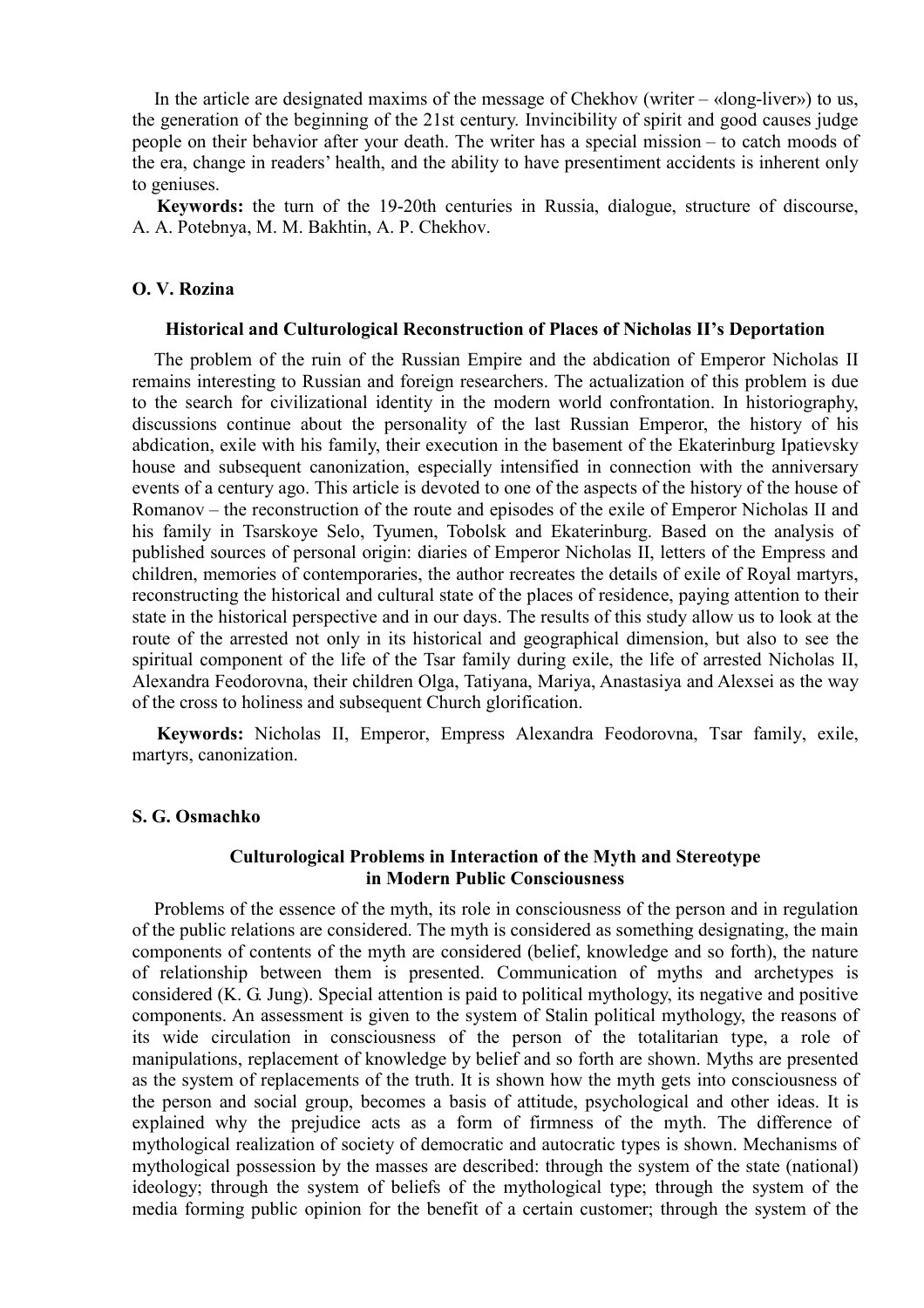political bodies and movements created for the benefit of a certain type of political participation; through the system of socially oriented address influences to specific groups of the population; through the organized system of Soviet «prestige».

An assessment of the role of stereotypes, including in political reality is given. Assessment of stereotypes as means of designing (not reflection) of social reality is presented. Stereotypes are presented, first of all, as means of legitimation of ruling regime, the existing political and legal system. The reasons and features of stereotypification of the political relations in totalitarian and in democratic societies are allocated.

**Keywords:** culture, ideology, myth, stereotype, Stalinism, totalitarianism.

# **S. G. Osmachko, O. A. Artamonova**

## **Culture and Ideology: Some Problems of Interference**

Here are considered problems of the essence of culture, difficulty in determining this term in terms of various approaches including as transformation of social standards, leaving from become obsolete and old-fashioned. The cultural pluralism, a subject of plurality of cultures, including in the aspect of the cultural revolution in understanding of Bolsheviks is estimated. The contradiction between culture and society is estimated, conditions under which they do not coincide (or coincide) with each other are presented. Transition from pre-revolutionary culture to new, Soviet is estimated as cultural shock, its consequences and manifestations are shown (in social and psychological aspects). Functions of culture are defined, it is shown what in particular in the Soviet practice of the 1930-s years and nowadays complicates their realization. Political culture as a part of society culture is considered, approaches to define this term are estimated.

The value of ideology in life of society is considered; the ideology is presented as the peculiar reducing mechanism bringing objective reality and culture together. Differences in any approaches of theorists are shown to define the concept ideology. The author's point of view is stated that not the ideas, but ideals act as the structural center of ideologies. The sharpest need of the critical approach to any ideological system is defined. The ideology is considered as a part of culture, a cultural system. The value of ideological negativism is presented, its counterproductive role is shown through formation of so-called the enemy's image. The general assessment is given to the Stalin ideological system.

**Keywords:** culture, spiritual culture, political culture, ideals, cultural revolution, cultural shock, ideology, Stalinism, totalitarianism, negativism, political imagination.

#### **Yu. S. Nikiforov**

#### **Role of «Oral History» in Study of Late Socialism Regional Elite**

In the article possibilities of oral history in study of the Soviet regional elite of late socialism (1950-1980) are estimated. A hypothesis is the assumption that the interview as a method of oral history is an effective way to research the specified problem.

In the article are analyzed possibilities of researching the period which in the USSR was defined as an era of «developed socialism», and in modern Russian historiography the term «stagnation» is often used. Some researchers use the concept «centralized industrial society». The term «late Soviet period» or «late socialism» seems to be the most adequate. – «the period about thirty years of the Soviet history since the end of the Stalin period prior to perestroika (reorganization) (the beginning of the 1950-s – the middle of the 1980-s) when the Soviet system was perceived by most of the Soviet citizens and most of foreign observers as a powerful and unshakable system».

In the article the conclusion is drawn about an opportunity to reconstruct a picture of regional development of the USSR in 1960-1980-s by means of interviewing local elite representatives.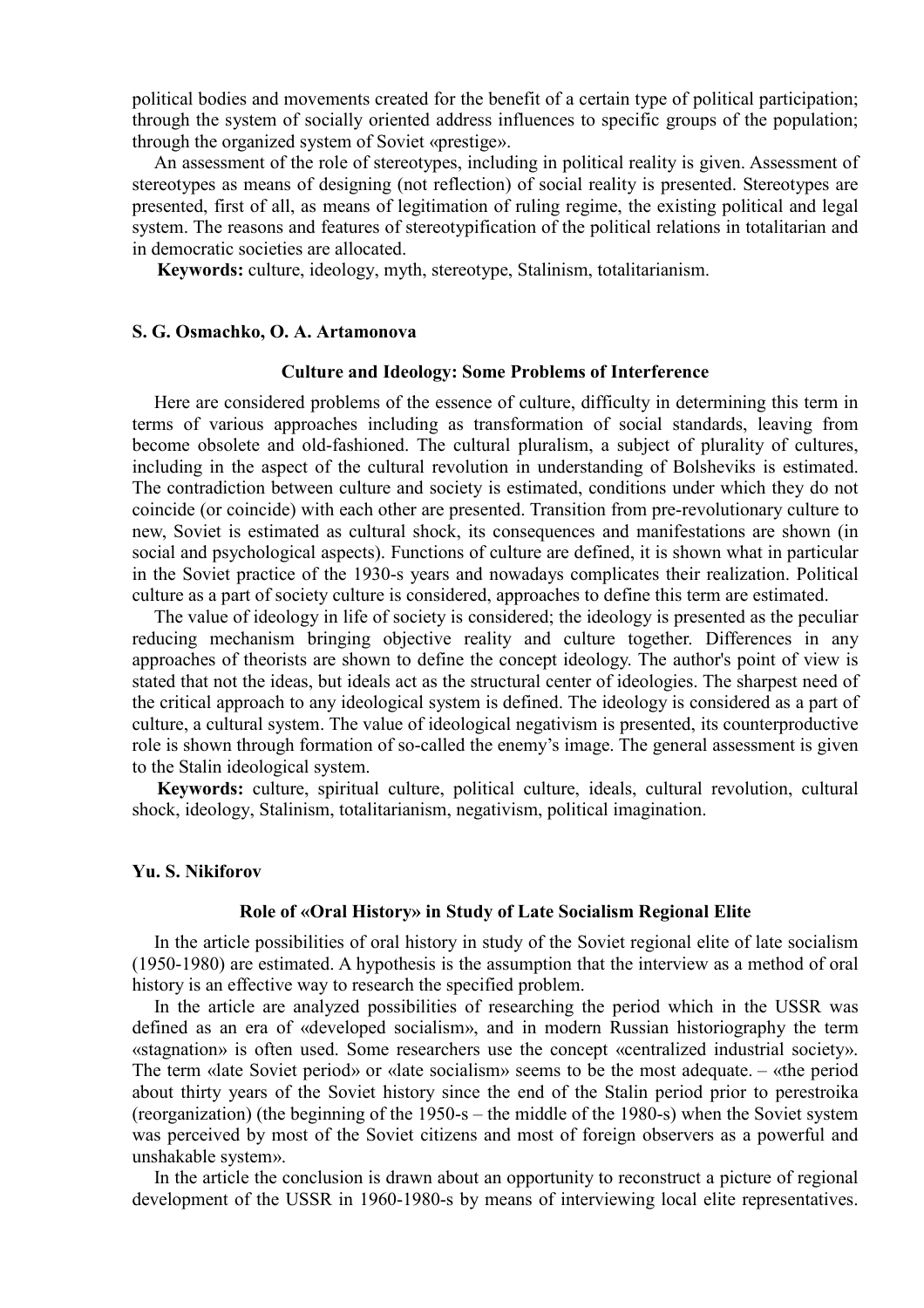Key aspects of interaction of regions with the allied center at the level of local party, Soviet and economic elite are distinguished, it is possible through the prism of oral history. The list of questions for interviewing various representatives of elite is submitted. When interviewing regional elite the list of questions was used, which varied depending on the personality and the status of the interviewee. Questions conditionally are divided into 2 blocks. Firstly, the questions concerning features of professional and social and political activity, career. Secondly, the questions giving a review of historical memory of regional elite concerning features of interaction with the center at the level of party and Soviet authorities, economic structures.

**Keywords:** regional elite, USSR, communicative practices, archival documents, historical memory, Soviet province, late socialism, lobbyism.

### **L. V. Pluzhenskaya, E. A. Panova**

#### **Modeling of a Local Brand of the Historic Town**

In the article the problem of modeling a town discourse as a symbolical resource of the territory is updated. In conditions of globalization causing competition of territories for limited and freely moving resources, exact positioning of a brand on the basis of the process realization «a cumulative environmental subject – town identity – town discourse – town text – attributes of the brand becomes an indispensable condition of successful development of the historic town. A theoretical basis judgment of the phenomenon of the historic town brand and its pragmatics make structural-semiotics and project-communicative concepts of «town texts». Disclosure of the town identity and image – the brand – of the town is done by means of architectural monuments, information (town) texts, objects of the fine and visual arts, photo, children's drawings which promote the organization of the cultural and space-time environment.

This visual component of the town image plays a special role in the symbolical capital of the certain territory, acting as a bearer of additional information on citizens' cultural values. Understanding of the town as cultural landscape of a certain territory reveals the whole range of resources providing development of society. The cultural context of the urban environment expands its functionality, allocating it besides utilitarian and consumer characteristics giving the quality of the carrier of cultural codes.

Considering panorama of the historic town as an independent sign and symbolical reality and social conditions of producing interpretations of images reflecting this reality it becomes possible to catch their interrelation and to present it as «the urbanistic hypertext». The modern real «urbanistic hypertext» consists of separate fragments similar to diaries of town being. From the composite point of view this text should be considered as a semistructured system which elements are poorly formalized, and the system in general has no quality of integrity and unity that complicates its reading and understanding of the town as a brand.

**Keywords:** town brand, urban environment, media, semiotics, town discourse, town text, means of expressiveness.

### **Zh. K. Gaponova**

### **Self-Identification of the Provincial in Mass Consciousness of Modern Russia**

In the article an attempt is made to carry out a cross-disciplinary linguoculturological approach to the lexeme-concept the provincial as the interest in the subject of the Russian province promoted that, acquiring various connotations, the word became conceptually significant for mass consciousness. The answer to the question of who the Russian provincial is, is given on the basis of results of the specially conducted survey in which 150 people participated (age from 19 to 40 years, a half of them – original residents of Moscow and St. Petersburg, the other part – residents of the Yaroslavl region). Stereotypic ideas of the Russian